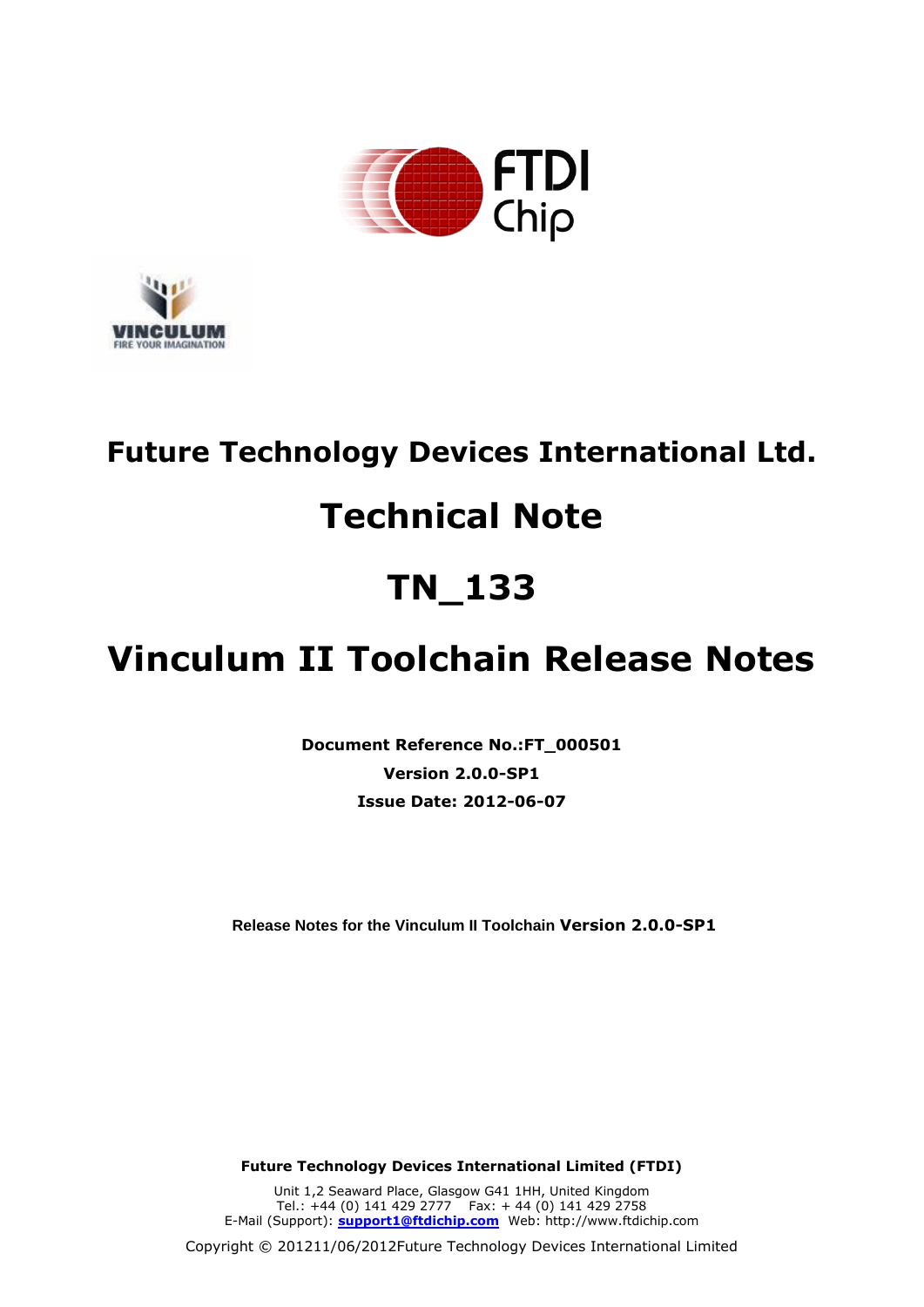

# **Table of Contents**

| 1            |                |  |                                                                 |  |  |
|--------------|----------------|--|-----------------------------------------------------------------|--|--|
|              | 1.1            |  |                                                                 |  |  |
|              | 1.2            |  |                                                                 |  |  |
|              | 1.2.1          |  |                                                                 |  |  |
|              | 1.2.2          |  |                                                                 |  |  |
| $\mathbf{2}$ |                |  |                                                                 |  |  |
|              | 2.1            |  |                                                                 |  |  |
|              | 2.2            |  |                                                                 |  |  |
|              | 2.3            |  |                                                                 |  |  |
|              | 2.4            |  |                                                                 |  |  |
|              | 2.5            |  |                                                                 |  |  |
|              |                |  |                                                                 |  |  |
|              | 2.6            |  |                                                                 |  |  |
|              | 2.7            |  |                                                                 |  |  |
|              | 2.7.1          |  |                                                                 |  |  |
|              | 2.7.2          |  |                                                                 |  |  |
|              | 2.7.3<br>2.7.4 |  |                                                                 |  |  |
|              | 2.7.5          |  |                                                                 |  |  |
|              | 2.7.6          |  |                                                                 |  |  |
|              | 2.7.7          |  |                                                                 |  |  |
|              | 2.7.8          |  |                                                                 |  |  |
|              | 2.7.9          |  |                                                                 |  |  |
|              | 2.7.10         |  |                                                                 |  |  |
|              | 2.7.11         |  |                                                                 |  |  |
|              | 2.7.12         |  |                                                                 |  |  |
|              | 2.7.13         |  |                                                                 |  |  |
|              | 2.7.14         |  |                                                                 |  |  |
|              | 2.7.15         |  |                                                                 |  |  |
|              | 2.7.16         |  |                                                                 |  |  |
|              | 2.7.17         |  |                                                                 |  |  |
|              | 2.7.18         |  |                                                                 |  |  |
|              | 2.7.19         |  |                                                                 |  |  |
|              | 2.7.20         |  |                                                                 |  |  |
|              | 2.7.21         |  |                                                                 |  |  |
|              | 2.7.22         |  | USBHost Generic Device Driver and Application Sample Readme  17 |  |  |
|              | 2.7.23         |  |                                                                 |  |  |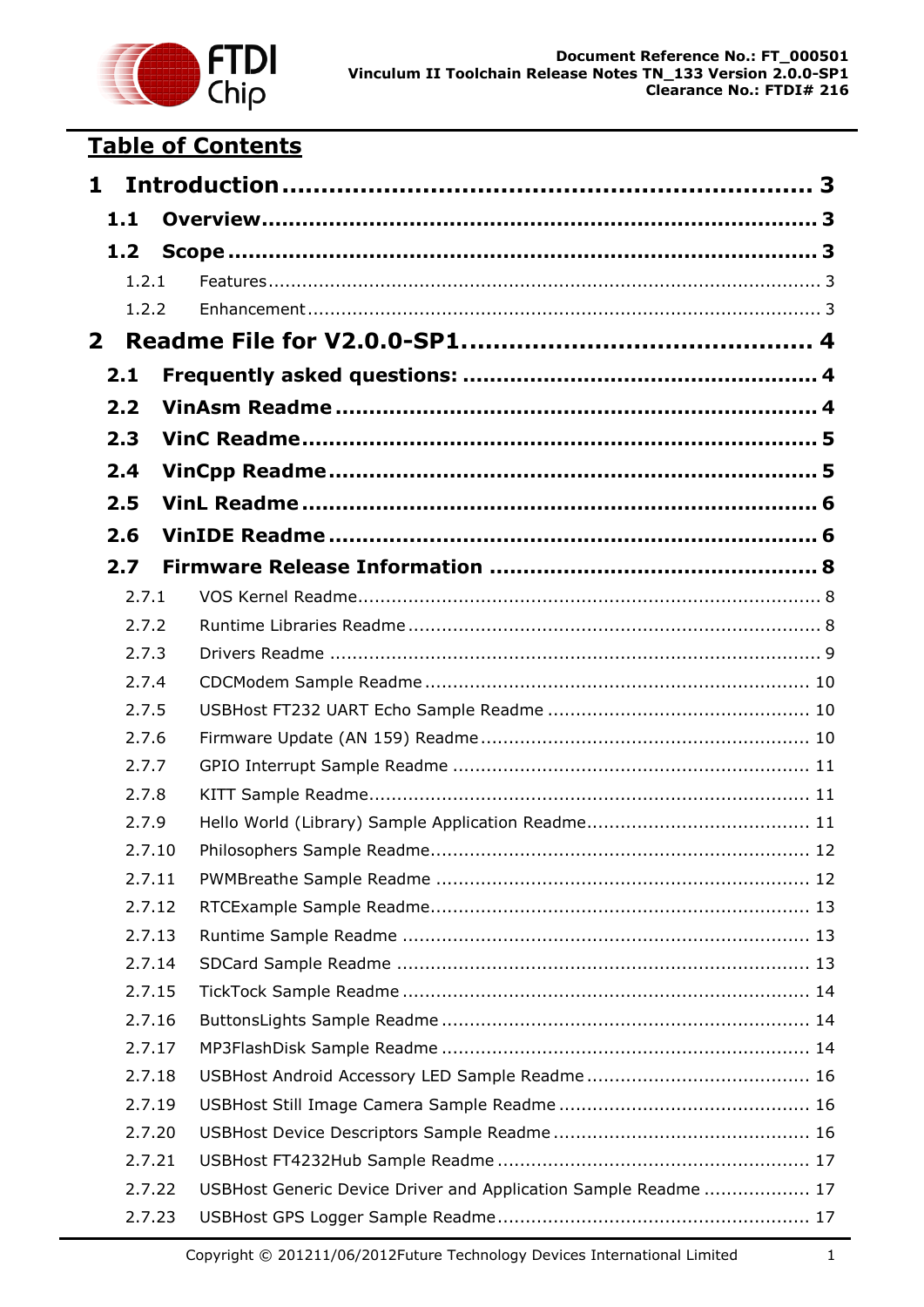



|   | 2.7.24 |                                           |  |  |  |  |  |
|---|--------|-------------------------------------------|--|--|--|--|--|
|   | 2.7.25 |                                           |  |  |  |  |  |
|   | 2.7.26 |                                           |  |  |  |  |  |
|   | 2.7.27 |                                           |  |  |  |  |  |
|   | 2.7.28 |                                           |  |  |  |  |  |
|   | 2.7.29 |                                           |  |  |  |  |  |
|   | 2.7.30 |                                           |  |  |  |  |  |
|   | 2.7.31 |                                           |  |  |  |  |  |
|   | 2.7.32 |                                           |  |  |  |  |  |
|   | 2.7.33 |                                           |  |  |  |  |  |
|   | 2.7.34 |                                           |  |  |  |  |  |
|   | 2.7.35 |                                           |  |  |  |  |  |
|   | 2.8    |                                           |  |  |  |  |  |
|   | 2.8.1  |                                           |  |  |  |  |  |
|   | 2.8.2  |                                           |  |  |  |  |  |
|   | 2.8.3  |                                           |  |  |  |  |  |
|   | 2.8.4  |                                           |  |  |  |  |  |
|   | 2.8.5  |                                           |  |  |  |  |  |
| 3 |        |                                           |  |  |  |  |  |
| 4 |        |                                           |  |  |  |  |  |
|   |        |                                           |  |  |  |  |  |
|   |        |                                           |  |  |  |  |  |
| 5 |        | Appendix B - List of Tables & Figures  28 |  |  |  |  |  |
|   |        |                                           |  |  |  |  |  |
| 6 |        |                                           |  |  |  |  |  |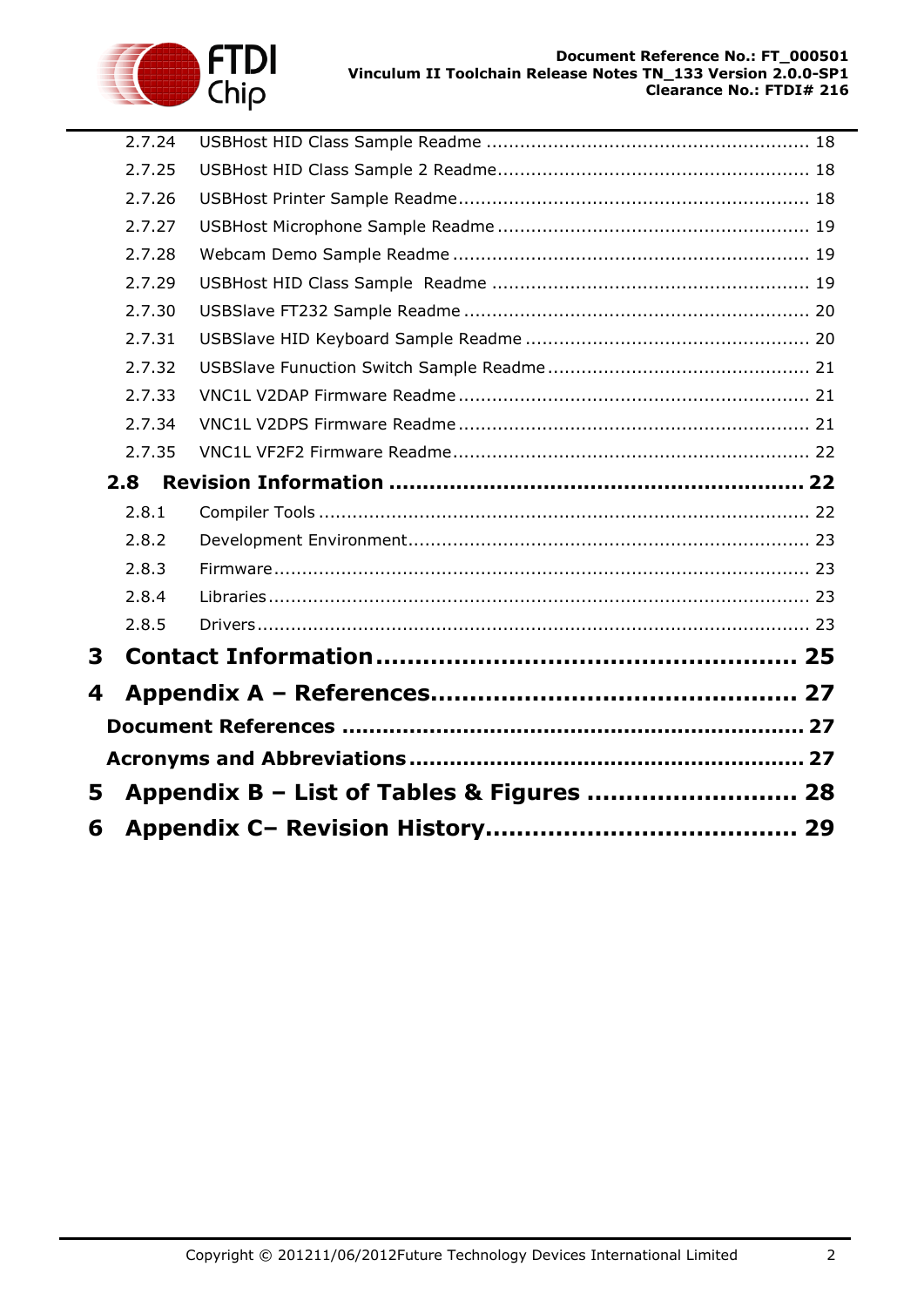

# <span id="page-3-0"></span>**1 Introduction**

This document contains the release notes for the Vinculum II Toolchain Version 2.0.0-SP1 and 2.0.0-SP1.

## <span id="page-3-1"></span>**1.1 Overview**

This document is based on the information contained in the ReadMe.txt file installed with the Vinculum-II Toolchain. Additionally recent additions and updates to that file have been are included.

Sections added since the publication of the Toolchain are shown with a vertical bar on the left of the text. Any text removed or superseded is shown in strikeout.

## <span id="page-3-2"></span>**1.2 Scope**

This document applies to the Version 2.0.0-SP1 and 2.0.0-SP1 release.

### <span id="page-3-3"></span>**1.2.1 Features**

The Version 2.0.0-SP1 release was made on 9<sup>th</sup> May 2012. The 2.0.0-SP1 release was made on 5<sup>th</sup> Just 2012.

#### <span id="page-3-4"></span>**1.2.2 Enhancement**

The main changes are to the VinIDE development environment. A new editor component has been used and improvements have been made to debugging interface. Bug fixes have been made for the command line compiler and assembler tools. A new build environment is also included (VinBuild.exe) which has been integrated into the IDE.

There are incremental improvements to the firmware libraries and samples.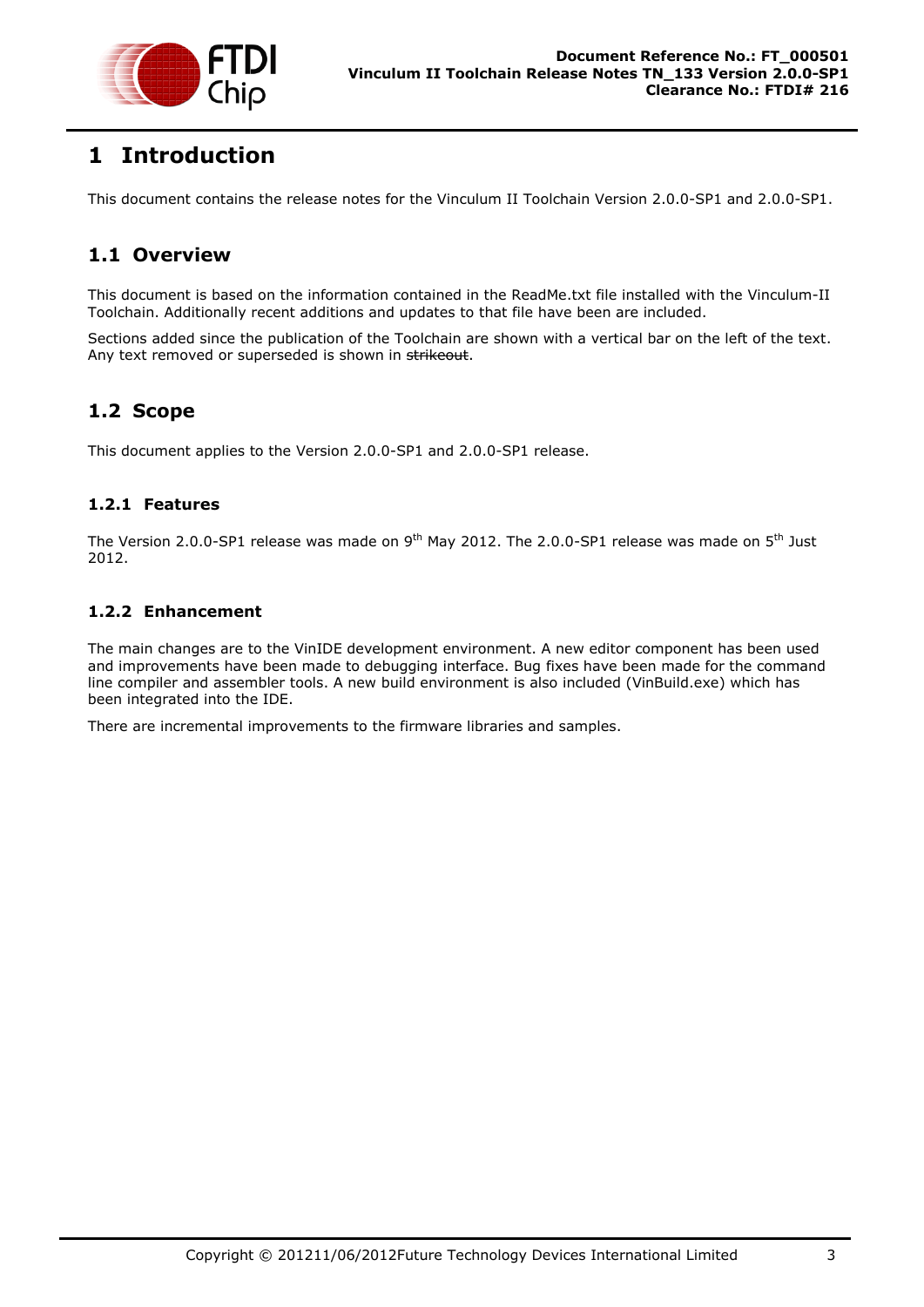

# <span id="page-4-0"></span>**2 Readme File for V2.0.0-SP1.**

The following changes have been made from the published ReadMe-V2.0.0-SP1.txt file in the toolchain installer.

- Files added to a FAT16 root directory may not appear correctly in the directory table on disks with less than 16 sectors per cluster. This does not affect FAT32 volumes or any non-root directory.
- None.

The information in this file and previous release notes are available in the installation directory of the Vinculum II Toolchain.

#### Toolchain Release Information

This is Version 2.0.0-SP1 release of the Vinculum II Toolchain, comprising updated Vinculum II device drivers and VOS kernel. There are no updates to other parts of the toolchain, help files or sample code.

This is a patch release and can only be applied to the Version 2.0.0 release of the Vinculum II Toolchain.

Updates to the Version 2.0.0 release notes are given as well as new changes in the V2.0.0-SP1 release.

### <span id="page-4-1"></span>**2.1 Frequently asked questions:**

- Sample applications are written to a folder with the same name as the release version in the "FTDI\Firmware\Samples\" folder in the user's "My Documents" directory to prevent overwriting of modified existing samples. If any samples will be overwritten the installer will prompt first.
- The linker will always generate a .map file with the symbols and functions in the application. It will not list symbols and functions in the libraries.
- There is no listing file generated by the linker.
- The FT\_PROG utility has been updated to program the VNC2 the minimum Version required is V1.12.
- Breakpoints are disabled in the following circumstances: The first 3 active breakpoints are used when the debugger is started, remaining breakpoints are disabled. Breakpoints which are on a line with no valid code are disabled. A message will be displayed in the Messages Panel informing you of any breakpoints that are disabled.
- Floating point is not supported.
- If the IDE reports "The System cannot find the specified file" for a library or header file then please check that the VINC\_INCLUDE and VINL\_INCLUDE environment variables point to the correct directory. There should be four entries in each pointing to the Firmware folder in the toolchain installation directory.
- If the IDE reports "VinBuild.exe failed with return code 0" or "Could not run VinBuild.exe. Check program exists on PATH environment variable." when compiling code please check that the Vinculum II tools are installed and accessible through the PATH environment variable.

We welcome suggestions for new features or improvements to existing features.

Please see the release notes for each tool which will be available in a file called "ReadMe.txt" in the Start Menu folder. The ReadMe files for previous releases are also available in the installation directory.

### <span id="page-4-2"></span>**2.2 VinAsm Readme**

Fixed Issues:

Issue with many switch/case statements in a file causing an exception fixed.

Restrictions:

N/A

Known bugs:

N/A

Feature requests: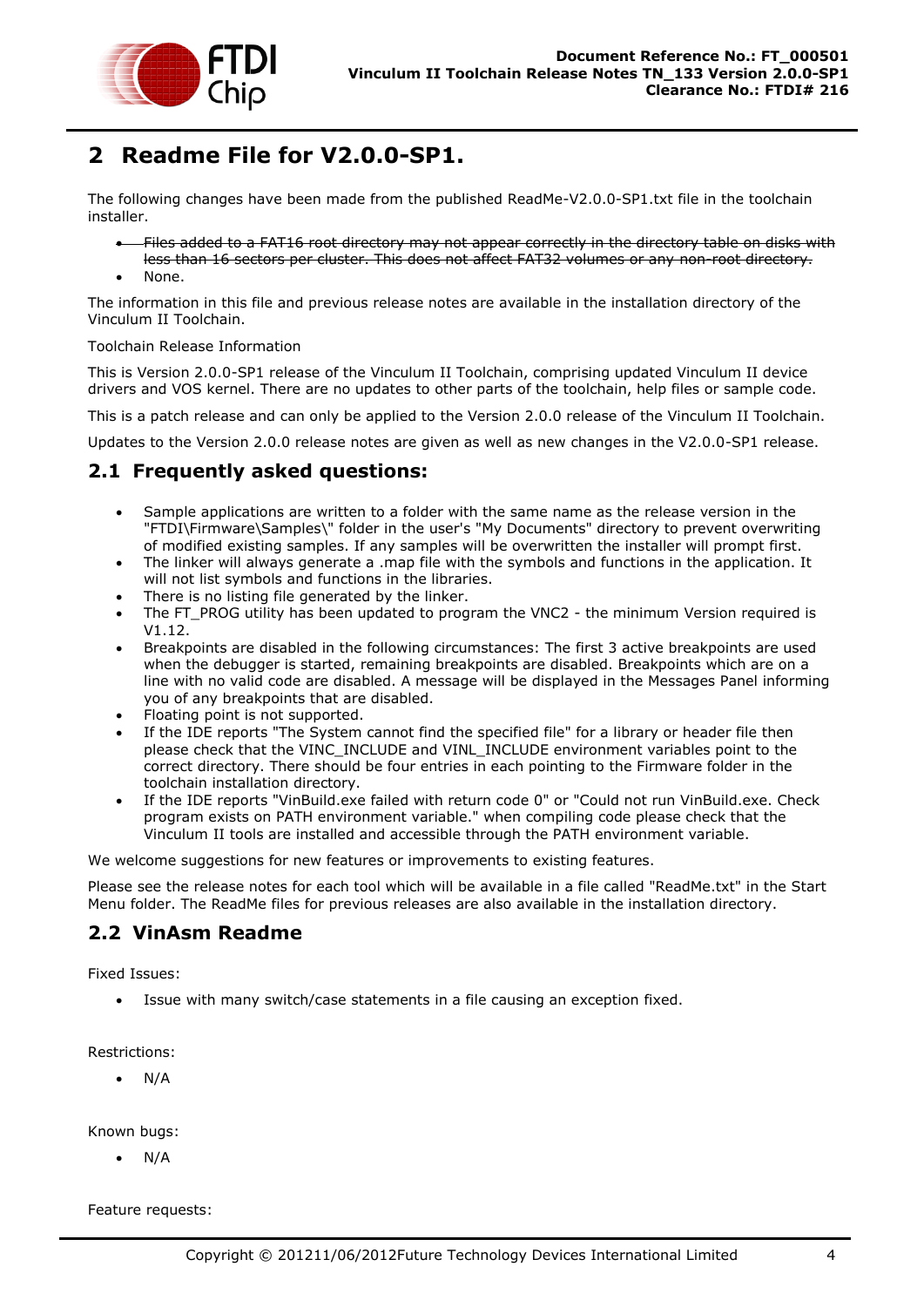

N/A

## <span id="page-5-0"></span>**2.3 VinC Readme**

Fixed issues:

- Corrected issue with switch statement where default was the first case.
- Fixed optimisation error when the return value of a function was not assigned to a variable in an else statement if the same variable was assigned a constant in the matching if statement.
- Corrected handling of errors in preprocessor and linker when called from the compiler to return a valid compiler error code.
- Modified type mismatch warning criteria to exclude assigns involving enumerated values.
- Fixed function call parameters type mismatch warning criteria to treat int and long type the same.
- Fixed variable information for debugger not being outputted for local array.

#### Restrictions:

- Floating point not supported.
- Structs and unions may not be passed to or returned from a function. Pointers to structs and unions are allowed.
- Vacuous declarations of structures and unions is not supported.
- Structure and union assignments not supported.
- Anonymous aggregates, unnamed members in unions, are not supported.
- Compound literals expressions are not supported.
- Modulus operations treat signed values as unsigned values. Do not use with negative values.

#### Known bugs:

- Function pointer definitions may not be used in function declarations or prototypes.
- Adding normal variables to ROM pointers using pointer arithmetic results in the normal variable being treated as a number of words rather than bytes.
- Compiler error generated when assigning the address a ROM pointers to a normal variable.
- Labels are generated in file scope rather than function scope so duplicate label warning can be issued incorrectly.
- Structure assignment works correctly only when size of the structure is not greater than int size (32 bits).
- Pointer addition with structure members using '+=' operator gives incorrect result.
- Error message needs to change when a structure or union is passed as argument to function. Currently it will report a type mismatch error.
- Pointer subtraction with structure members incorrect.
- Using arrays to dereference pointers does not work with int data type (high word is not copied).
- No error reported if a structure member is defined using an illegal typedef.
- Bug when initialising nested structures using nested data.

Feature requests:

Full ANSI compliance.

## <span id="page-5-1"></span>**2.4 VinCpp Readme**

Fixed Issues:

No changes in this release.

Restrictions:

 $\bullet$  N/A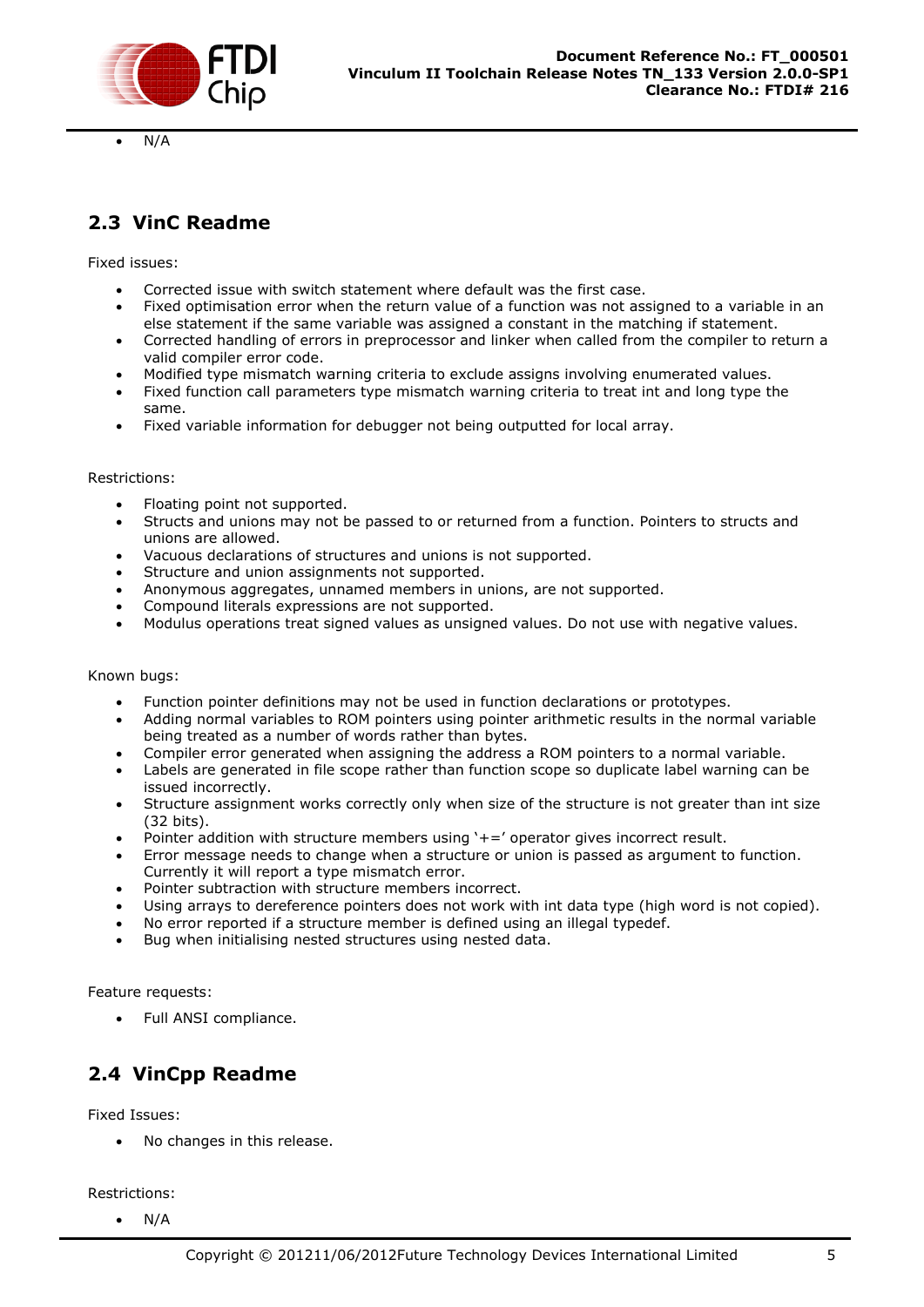

Known bugs:

 Variadic macro expansion to a NULL macro causes a "P4001 argument mismatch" error.  $#$ if  $\Omega$ 

```
#define debug_msg(...) printf(__VA_ARGS__) // works
#else
```

```
#define debug msg(...) // fails
```

```
#endif
```
Feature requests:

 $\bullet$  N/A

## <span id="page-6-0"></span>**2.5 VinL Readme**

Fixed Issues:

No changes in this release.

Restrictions:

 Unused code removal can only be used with user generated code (obj files) and not with libraries (a files).

Known bugs:

N/A

Feature requests:

N/A

## <span id="page-6-1"></span>**2.6 VinIDE Readme**

Fixed Issues:

- New editor component based on Scintilla. Many improvements to the behaviour and appearance of the editor.
- Added option to Find in All Files of project or directory.
- Thread Manager fix for missing thread information with certain applications.
- Uses external build subsystem (VinBuild.exe) to compile.
- Paths to tools removed from Program Options.
- All build operations are performed in the background.
- Fix disabling and enabling toolbar and quick access bar buttons.
- Correct date format on properties window to show format from current locale.
- Flash operation will request to rebuild application if files or project have been modified.
- Start Debugging operation will request to rebuild application if files or project have been modified and reflash ROM if necessary.
- Virtual folders now always appear correctly in Project Manager window.
- Application project file information shown in Properties Window when root entry is selected in Project Manager window.
- Keyboard shortcut handling improved.
- Modifying files in the Editor is suspended during build, flash and debugging operations. Nonproject files may still be modified at these times.
- Added optional version number information into Project Options. This can be used for versioning a ROM file with the VinUser.exe utility during the build process.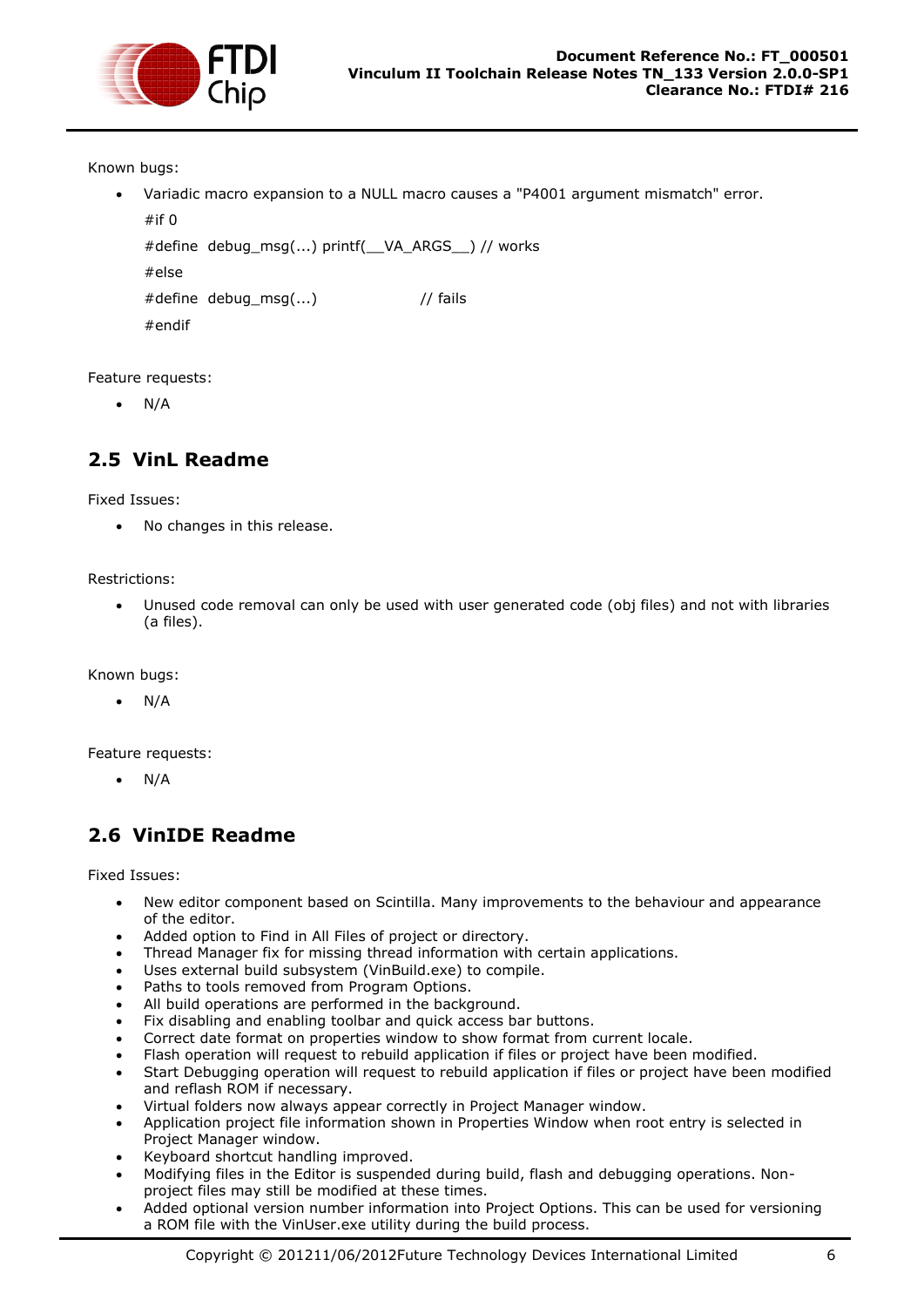

- Implemented copy function for Main Watch Window, Local Watch Window, Thread Manager and Memory Window.
- Can double click on Menu Tabs to auto-hide the menu buttons.
- Watch windows report the address of variables in a dedicated column.

#### Restrictions:

- Verify function will only work with Program Loader V1.7 and above. Please contact support for further information on obtaining this update. The IDE will report an error box saying "Cannot verify flash contents! Use latest version of the program loader." Cannot add a file with the same name as an existing file in the Project Manager, even if it in a different directory and stored in a virtual folder.
- Conditional code compilation will recompile all sources if header files are modified.
- Only one instance of the IDE may access the debugger interface at any one time. If multiple instances of the IDE are to be opened then only one may have a value other than "No Debugger" in the Debugger Interface box.
- App Wizard will not delete any thread function declarations for threads which have been modified. If parameters or the name of a thread function have been modifed then a new function declaration is made.

#### Known bugs:

- Flashing a ROM file then immediately verifying may result in an Internal Error message.
- No method of cancelling a compilation or flashing operation.
- Modifying application shortcut keys has no effect on copy function for Main Watch Window, Local Watch Window, Thread Manager and Memory Window (Ctrl+C is always used).
- Cannot expand nested structures or unions in watch windows. Arrays of structures and unions does not work either.
- The App Wizard in the Vinculum II Integrated Development Environment (IDE) requires read/write access to a temporary file which is hardcoded to the root directory of the C:\ drive. Therefore the user must have permissions to access C:\Temp3.xml If access is not available then the App Wizard will not leave the IOMux page and Finish cannot complete. If this happens and the file exists then please delete it. It is not required to be kept. If the error continues after this file is deleted, please run the Vinculum II IDE with "Run As Administrator" if that option is available.
- Not all buttons on the toolbar are disabled when the Program Verify operation is performed. This can cause issues if a Program Flash operation is started before the Verify completes.
- The when switching between Find All and Find/Replace, the value displayed in the Find box is not preserved.
- Paste does not work on the Project Options dialog box.
- Performing a Find All of files other than the current document while debugging can cause Find All operation to become unresponsive.
- If a modified file is removed from the project via the Project Manager window, clicking Yes to remove it then Cancel when asked to save the file then the file is removed from the project by left open in the editor.
- When upgrading from older versions of the IDE, a configuration file concerned with the window positioning can become corrupt. This may stop the IDE from starting. If this happens please delete the file Vin2IDE\_ds.xml in the folder "%APPDATA%\FTDI\VinIDE". This can be done via Windows Explorer or a command line prompt.
- There is no warning when a customised keyboard action is assigned to a key combination that is already in use. The first action in the list for each key combination will be used by the IDE.
- MAP, ASM and intermediate files are left behind when a Clean operation is performed.

#### Feature requests:

- Code Folding and other editor enhancements.
- Regular Expression Searching.
- Context & Keyword help functionality.
- Code autocompletion, parameter hinting, declaration and definition hints.
- Multiple Memory Panel views and Watch Window views.
- Application Wizard to configure driver setup values, e.g. number of interfaces for USBHost driver.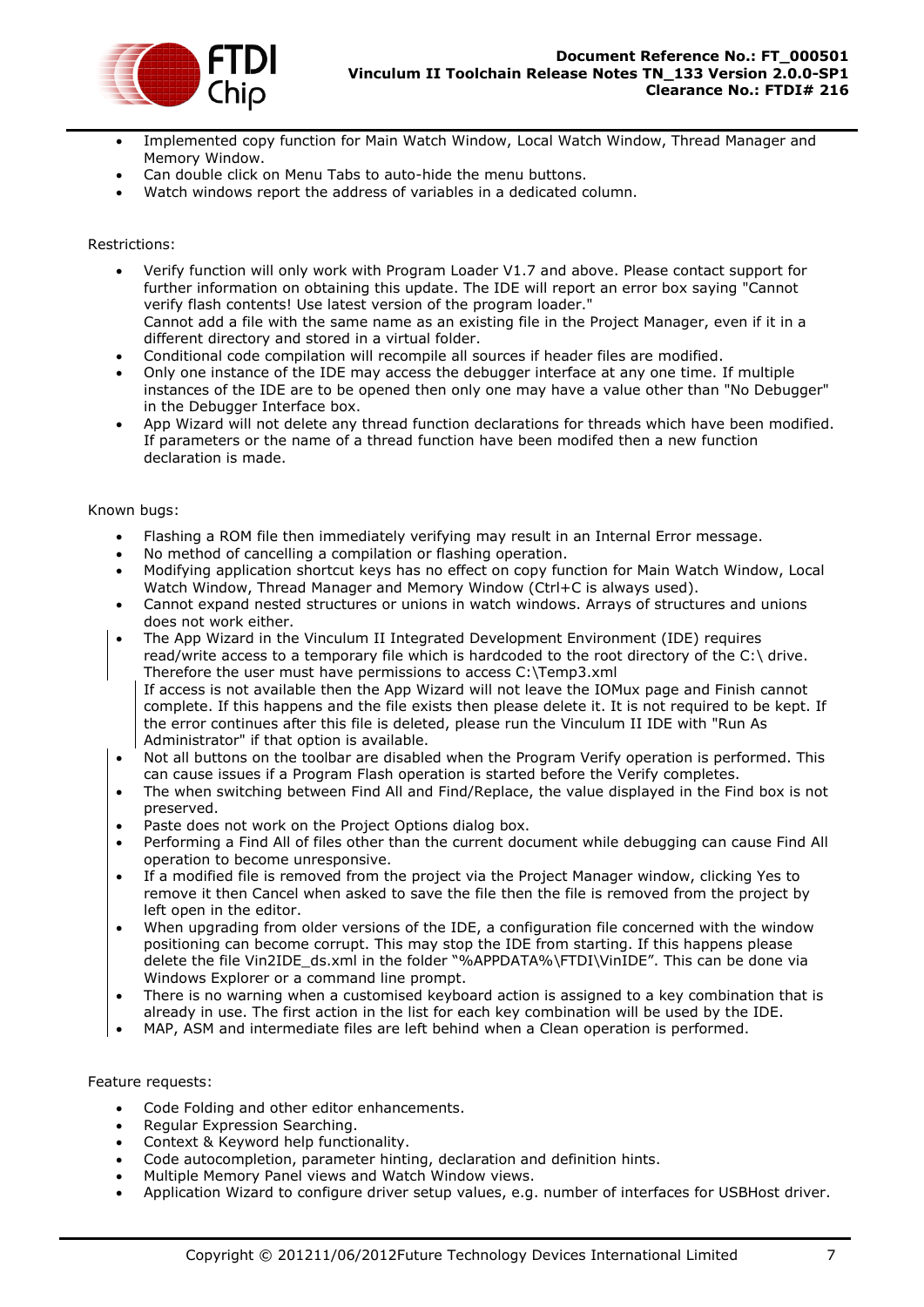

### <span id="page-8-0"></span>**2.7 Firmware Release Information**

This is Version 2.0.0-SP1 release of the Vinculum II Firmware. Comprising of the Vinculum Kernel, Device Drivers, C Runtime Libraries and firmware sample code.

The V2.0.0-SP1 release included a small change to the VOS Kernel and updates for the USBHost, USBSlave, USBHostHID driver and FAT file system. There are no other changes to runtime libraries or sample code. The header files of all kernel and drivers have been updated to show a version of V2.0.0- SP1 even though not all libraries are updated.

Functionality improvements to the USBHost driver, direct GPIO Control in the VOS kernel and some standard library improvements were included in the V2.0.0 release.

#### <span id="page-8-1"></span>**2.7.1 VOS Kernel Readme**

Fixed Issues V2.0.0-SP1:

 If vos\_init\_semaphore() is called with a negative initial value then the first call to vos\_signal\_semaphore() for that semaphore will result in kernel crash. Negative initial values in vos init semaphore() will result in the count field being set to zero. Initial values must be zero or positive.

Fixed Issues V2.0.0:

- If vos\_create\_thread\_ex failed (no memory to allocate to new thread) then it may have incorrectly overwritten memory. Will now return NULL.
- Change IOMUX\_INVLAID\_IOCELL\_\* return values to IOMUX\_INVALID\_IOCELL\_\*, correct spelling. Old definitions preserved in header file.
- Added GPIO Control Services (GPIOCtrl.h).

Restrictions:

 Watchdog operation requires a minimum of Prog\_Loader V1.7 to operation. vos\_wdt\_enable() will return an error if this is not present on the VNC2.

Known bugs:

 $\bullet$  N/A

Features requests:

 $\bullet$  N/A

#### <span id="page-8-2"></span>**2.7.2 Runtime Libraries Readme**

Fixed Issues:

- Added documentation to rename and remove functions in stdio library.
- Fixed rename function to correctly generate an 8.3 format filename for the destination file.
- Added unistd library to contain definitions, constants and miscellaneous functions. The following functions are available: chdir

Restrictions:

N/A

Known bugs:

 $\bullet$  N/A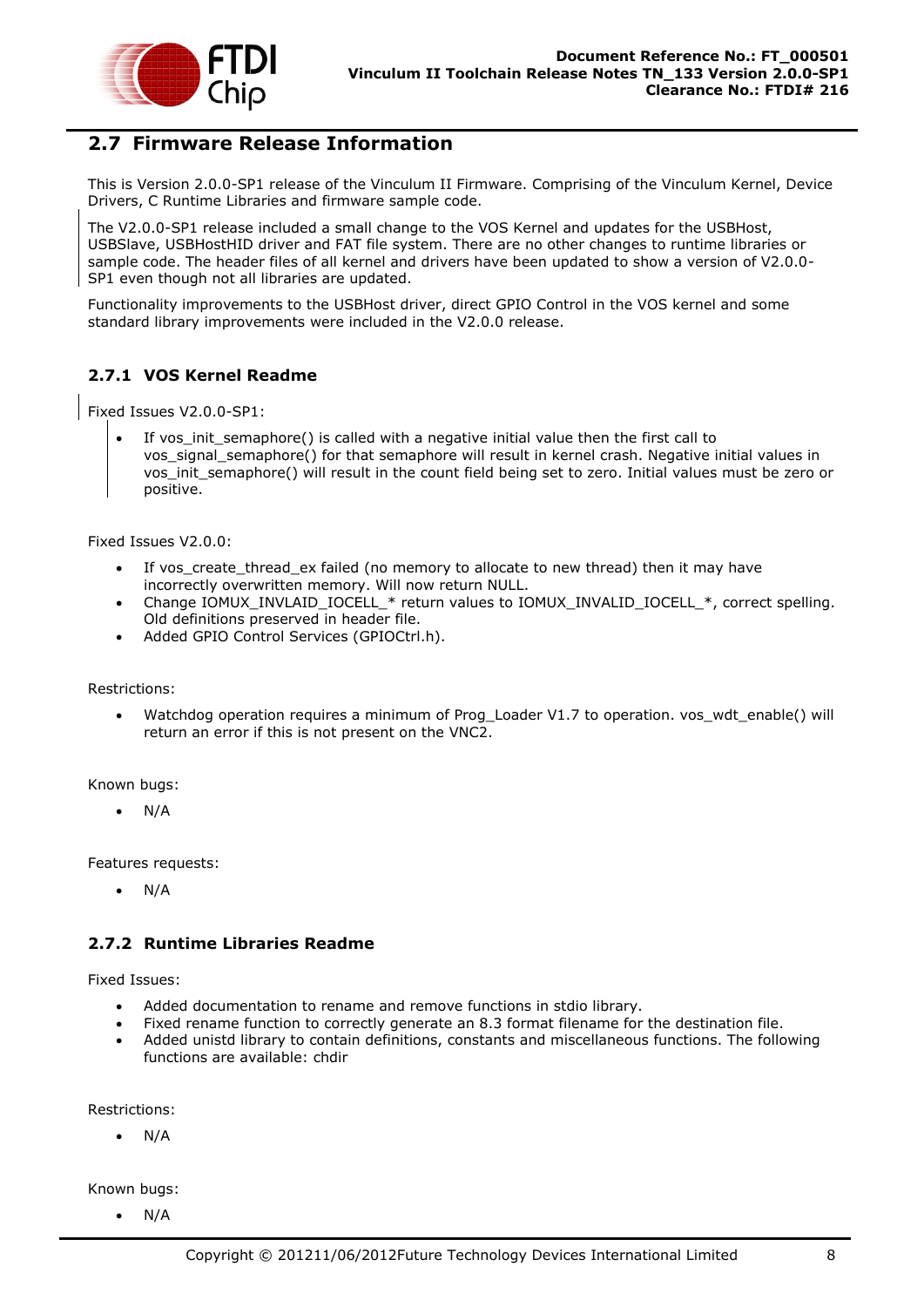

Features requests:

N/A

#### <span id="page-9-0"></span>**2.7.3 Drivers Readme**

Fixed Issues V2.0.0-SP1:

- USBSlave driver would not receive data from a host device when packets size reached a threshold.
- FAT file system would truncate a file if a relative seek (fat fileSeek) was performed to an offset outside the first cluster of the file.
- FAT file system with FAT16 format will not allow all 512 directory table entries in the root directory when the disk geometry has less than 16 sectors per cluster. FAT32 and non-root directories were not affected.
- USBHostHID would not attach to a HID device which did not have an interrupt OUT endpoint.
- USBHost driver issue with certain combinations of interrupt endpoints which would prevent enumeration completing successfully.
- USBHost driver fix for intermittant failure on VOS\_IOCTL\_USBHOST\_DEVICE\_CLEAR\_ENDPOINT\_TRANSFER calls.

Fixed Issues V2.0.0:

- USB Host driver improve enumeration process to better handle devices which assert reset during debounce period.
- BOMS driver extended to support sector sizes of 2048 bytes. However, there is no corresponding support in FAT File System driver to take advantage of this.
- FAT driver returns FAT\_FATAL\_ERROR if no resources available to open a file.
- FAT driver corrected to ensure that reopened files have current file pointer set to start of file if not appending.
- FAT driver improved implementation of file modificaton, creation and access times in directory entry.
- FAT driver corrected handling of errors when performing a file seek. File position only moves if seek is successful.
- Flash driver modified to allow access to page 15.
- Flash driver fixed to read only 128 bytes (64 words) from each page of flash.
- PWM driver spelling of PWM\_IN\_CONTINOUS\_MODE changed to PWM\_IN\_CONTINUOUS\_MODE (old definition left in header file).
- SPI Slave driver fix issue where DMA FIFO buffer size was not set correctly.
- USB Host driver spelling of VOS\_IOCTL\_USBHOST\_DEVICE\_[TOGGLE|CLEAR]\_ENPOINT\_CARRY changed to VOS\_IOCTL\_USBHOST\_DEVICE\_[TOGGLE|CLEAR]\_ENDPOINT\_CARRY corrected (old definition left in header file).
- USB Host driver added VOS\_IOCTL\_USBHOST\_GET\_ENUMERATION\_HANDLE to allow tracking of enumeration events such as unplugging or insertion of devices on downstream hubs or device removals.
- USB Host CDC driver implement polling of notification element for asynchronous notifications.
- USB Host CDC driver fix response to UART state bitmap requests and line control state.
- USB Host CDC driver add VOS\_IOCTL\_USBHOSTCDC\_GET\_NETWORK\_CONNECTION to find carrier connect state.
- USB Host CDC driver change protocol requests to address the CDC Communications Interface Class control endpoint rather than the CDC Data Interface control endpoint.
- USB Host FT232 driver improve device polling function.
- USB Slave driver correct setting of endpoint max packet sizes.
- SPI Slave driver fix buffer destination and size for SPI Slave 1 using DMA.

#### Restrictions:

- FAT library will not support ATAPI disks.
- FAT library does not support FAT12 format disks. Please use FAT16 or FAT32 format.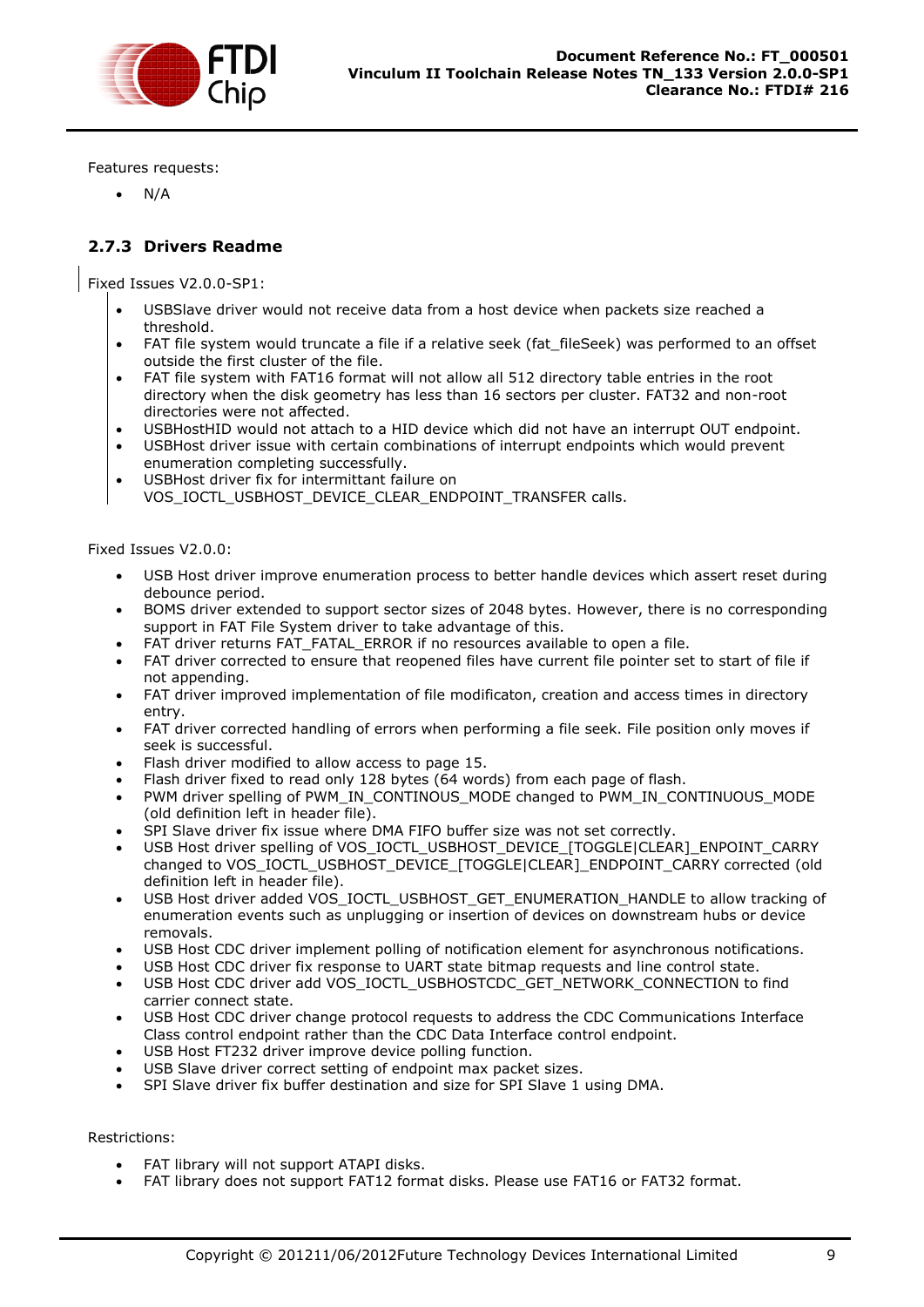

Known bugs:

 $\bullet$  N/A

Features requests:

 $\bullet$  N/A

#### <span id="page-10-0"></span>**2.7.4 CDCModem Sample Readme**

This will connect to a CDC device present on USB Host 1. It will establish a connection between the data interface on the CDC device and the UART on the VNC2.

This project was previously included as sample USBHostCDC.

Restrictions:

This has only been tested on a Samsung SGH-E900 mobile phone.

Known bugs:

 $\bullet$  N/A

Features requests:

 $\bullet$  N/A

#### <span id="page-10-1"></span>**2.7.5 USBHost FT232 UART Echo Sample Readme**

This demonstration application reads data from an FT232 device on USB port 1 and relays it to the UART interface. The FT232 and the UART are set to 9600 baud.

This sample was previously called USBHostFT232Echo.

Restrictions:

 $\bullet$  N/A

Known bugs:

 $\bullet$  N/A

Features requests:

 $\bullet$  N/A

#### <span id="page-10-2"></span>**2.7.6 Firmware Update (AN 159) Readme**

First release to be used with Application Note 159. See document named "AN\_159 Vinculum-II Firmware Programming".

Fixed Issues:

 $\bullet$  N/A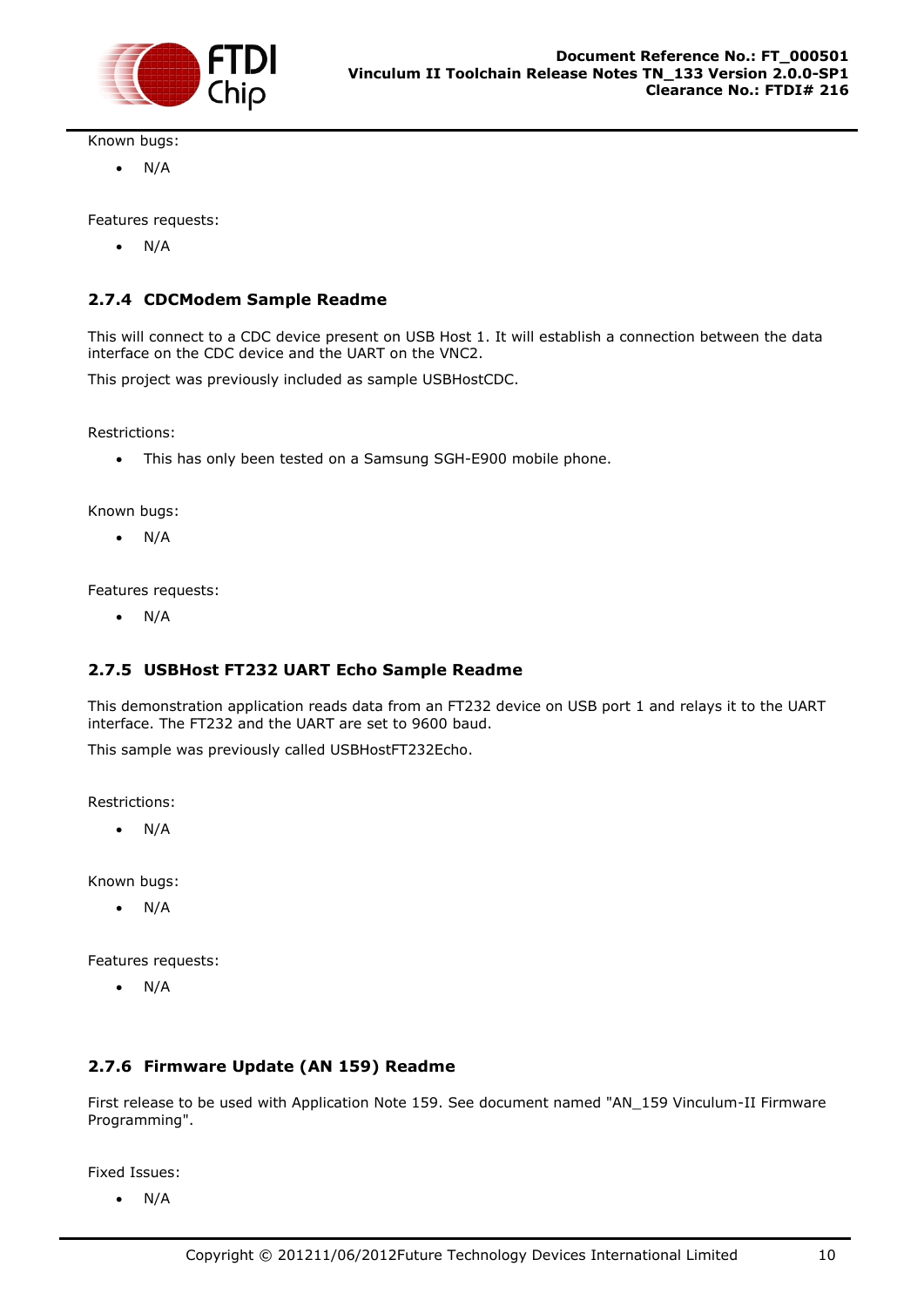

Restrictions:

Fragmented ROM files not supported. Do "CHKDSK <filename>" from command line to check.

Known bugs:

N/A

Features requests:

 $\bullet$  N/A

#### <span id="page-11-0"></span>**2.7.7 GPIO Interrupt Sample Readme**

This demonstrates the use of the GPIO kernel service to handle GPIO interrupt events.

Restrictions:

- This sample has been designed for the V2Eval Board Rev 2.0 and later. V2Eval Boards have the version printed on the silk screen next to the V2EVAL label.
- The V2Eval boards Rev 1 require a different IOMux setting for this sample to function.
- The IOMux routing can be customised by the user to suit a custom PCB or other FTDI supplied evaluation module.

Known bugs:

 $\bullet$  N/A

Features requests:

N/A

#### <span id="page-11-1"></span>**2.7.8 KITT Sample Readme**

This demonstrates the use of the GPIO kernel service to flash LEDs in sequence.

Restrictions:

- This sample has been designed for the V2Eval Board Rev 2.0 and later. V2Eval Boards have the version printed on the silk screen next to the V2EVAL label.
- The V2Eval boards Rev 1 require a different IOMux setting for this sample to function.
- The IOMux routing can be customised by the user to suit a custom PCB or other FTDI supplied evaluation module.

Known bugs:

N/A

Features requests:

 $\bullet$  N/A

#### <span id="page-11-2"></span>**2.7.9 Hello World (Library) Sample Application Readme**

This demonstrates the use of the FAT file system to write a message to a test file. The file is called TEST.TXT and will be appended with the phrase "Hello World!" every 5 seconds.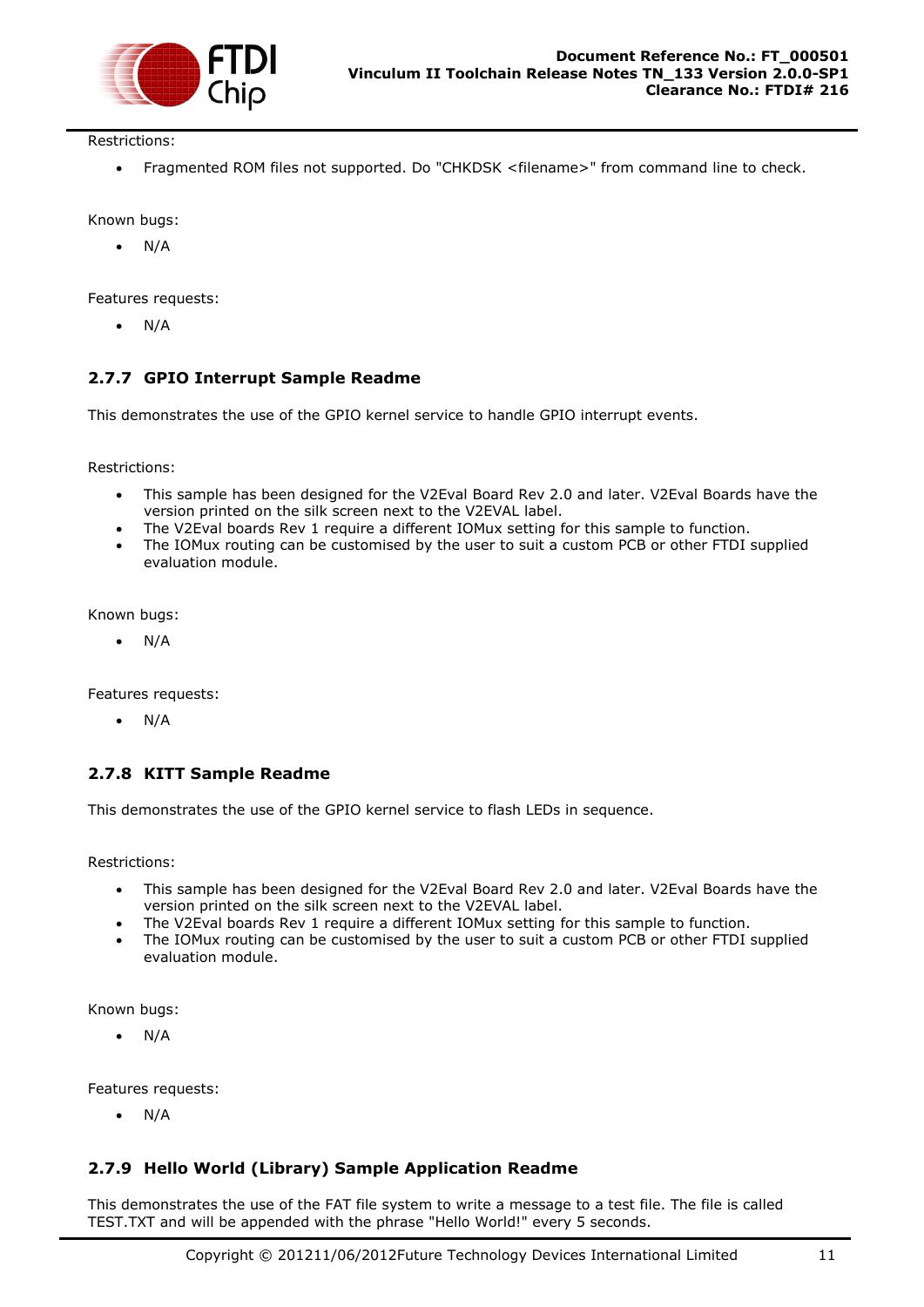

This version uses stdio calls to write a the file on the disk.

Restrictions:

- This sample has been designed for the V2Eval Board Rev 2.0 and later. V2Eval Boards have the version printed on the silk screen next to the V2EVAL label.
- The V2Eval boards Rev 1 require a different IOMux setting for this sample to function.
- The IOMux routing can be customised by the user to suit a custom PCB or other FTDI supplied evaluation module.

Known bugs:

 $\bullet$  N/A

Features requests:

 $\bullet$  N/A

#### <span id="page-12-0"></span>**2.7.10Philosophers Sample Readme**

This demonstrates message passing and resource management within the VOS kernel using the wellknown dining philosophers problem.

Restrictions:

- This sample has been designed for the V2Eval Board Rev 2.0 and later. V2Eval Boards have the version printed on the silk screen next to the V2EVAL label.
- The V2Eval boards Rev 1 require a different IOMux setting for this sample to function.
- The IOMux routing can be customised by the user to suit a custom PCB or other FTDI supplied evaluation module.

Known bugs:

 $\bullet$  N/A

Features requests:

N/A

#### <span id="page-12-1"></span>**2.7.11PWMBreathe Sample Readme**

This demonstrates the use of PWM to vary the brightness of LEDs with a "breathing" effect.

Restrictions:

- This sample has been designed for the V2Eval Board Rev 2.0 and later. V2Eval Boards have the version printed on the silk screen next to the V2EVAL label.
- The V2Eval boards Rev 1 require a different IOMux setting for this sample to function.
- The IOMux routing can be customised by the user to suit a custom PCB or other FTDI supplied evaluation module.

Known bugs:

 $\bullet$  N/A

Features requests: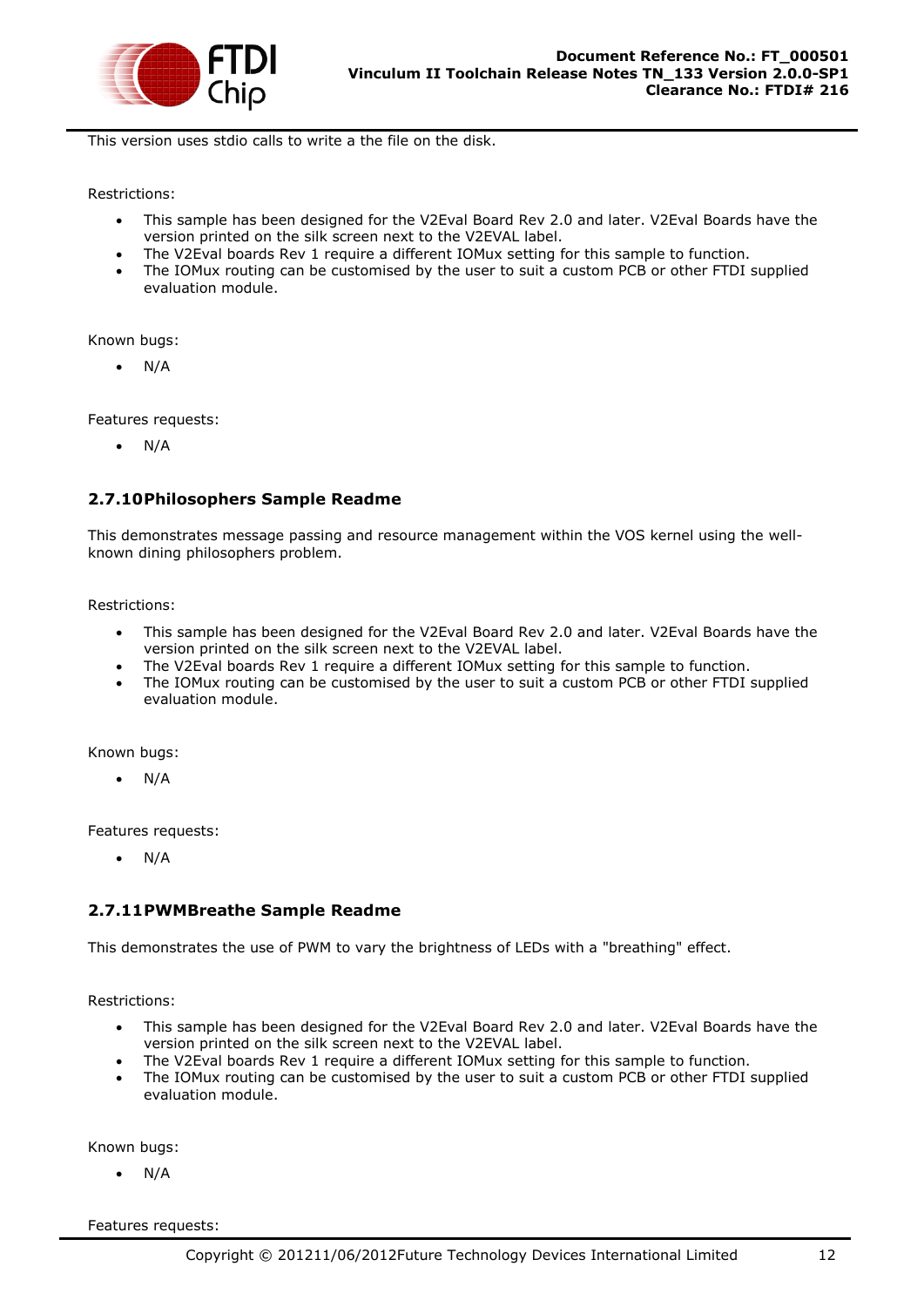

N/A

#### <span id="page-13-0"></span>**2.7.12RTCExample Sample Readme**

This demonstrates the use of the NXP PCF2123 Real Time Clock to set/read the time and start a countdown timer.

Restrictions:

- The RTC driver will only work with the RTC device listed above.
- This sample has been written for the Ethernet/MP3/RTC shield designed by FTDI for the Vinco development platform.
- The driver must uses GPIO Port B to receive interrupts from the RTC device.

Known bugs:

N/A

Features requests:

 $\bullet$  N/A

#### <span id="page-13-1"></span>**2.7.13Runtime Sample Readme**

This demonstrates the use of the stdio library for writing formatted data to the UART.

Restrictions:

 $\bullet$  N/A

Known bugs:

 $\bullet$  N/A

Features requests:

 $\bullet$  N/A

#### <span id="page-13-2"></span>**2.7.14SDCard Sample Readme**

This project initialises an SD card in SPI mode and then attempts to create a file called TEST.TXT on the SD card.

The file is then appended with the string "Hello World!".

Fixed Issues:

 $\bullet$  N/A

Restrictions:

N/A

Known bugs:

 $\bullet$  N/A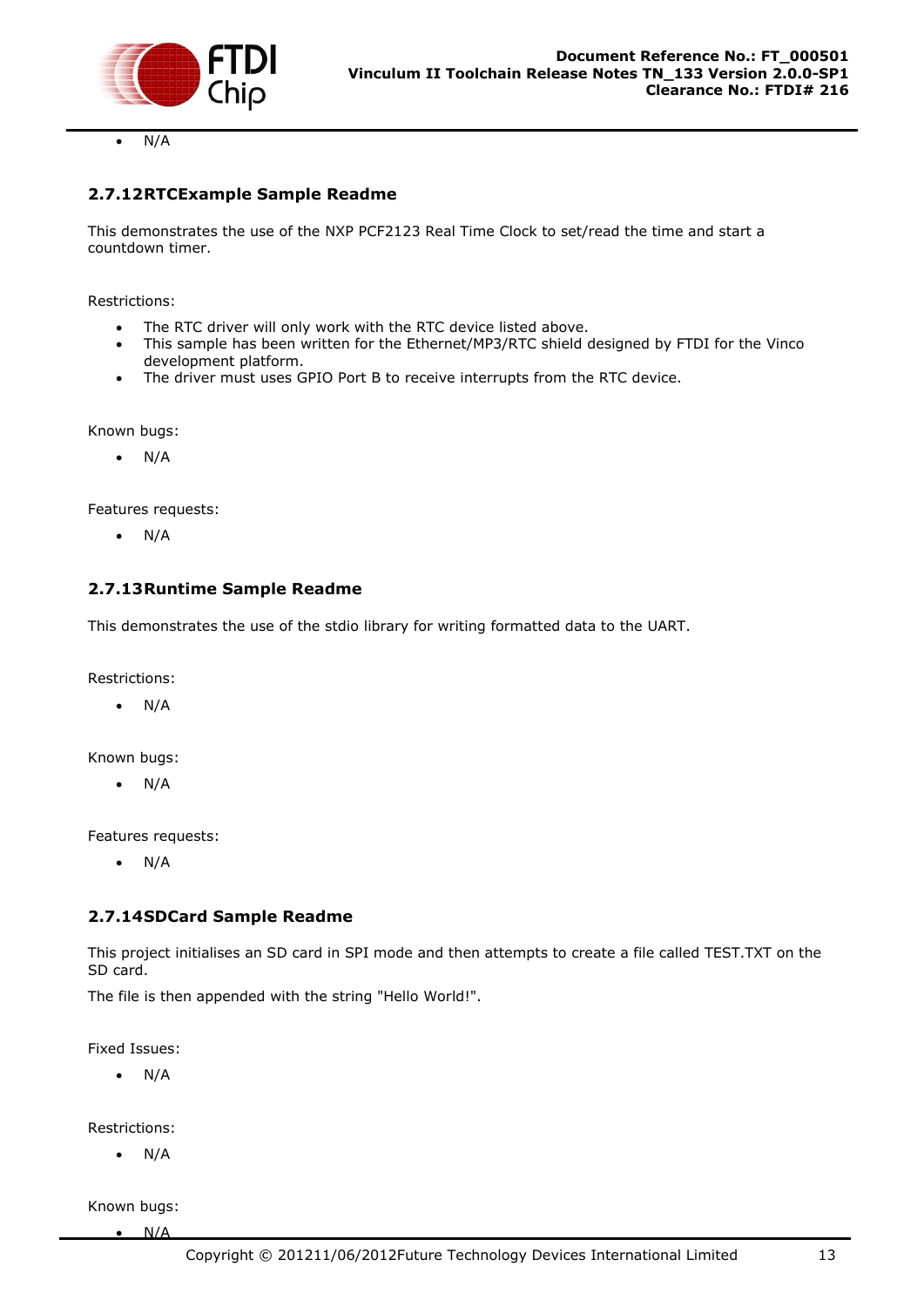

Features requests:

 $\bullet$  N/A

#### <span id="page-14-0"></span>**2.7.15TickTock Sample Readme**

This demonstrates the use of the timer driver to flash LEDs in at different

intervals corresponding to the specified timer period.

Restrictions:

- This sample has been designed for the V2Eval Board Rev 2.0 and later. V2Eval Boards have the version printed on the silk screen next to the V2EVAL label.
- The V2Eval boards Rev 1 require a different IOMux setting for this sample to function.
- The IOMux routing can be customised by the user to suit a custom PCB or other FTDI supplied evaluation module.

Known bugs:

 $\bullet$  N/A

Features requests:

N/A

#### <span id="page-14-1"></span>**2.7.16ButtonsLights Sample Readme**

This demonstrates the use of the GPIO kernel service to handle interrupts and signal other threads.

Buttons SW1 to SW4 will turn on the corresponding light LED1 to LED4. Pressing SW5 will increase the brightness of LED5 using a PWM output. Control of the PWM is performed in a separate thread.

Restrictions:

- This sample has been designed for the V2Eval Board Rev 2.0 and later. V2Eval Boards have the version printed on the silk screen next to the V2EVAL label.
- The V2Eval boards Rev 1 require a different IOMux setting for this sample to function.
- The IOMux routing can be customised by the user to suit a custom PCB or other FTDI supplied evaluation module.

Known bugs:

 $\bullet$  N/A

Features requests:

N/A

#### <span id="page-14-2"></span>**2.7.17MP3FlashDisk Sample Readme**

This demonstrates how to play songs (MP3 & WMA) from a flash drive. It will

automatically find MP3 & WMA files in the root directory of the disk and play

them one after another. Three push buttons can be attached to emulate a MP3 player.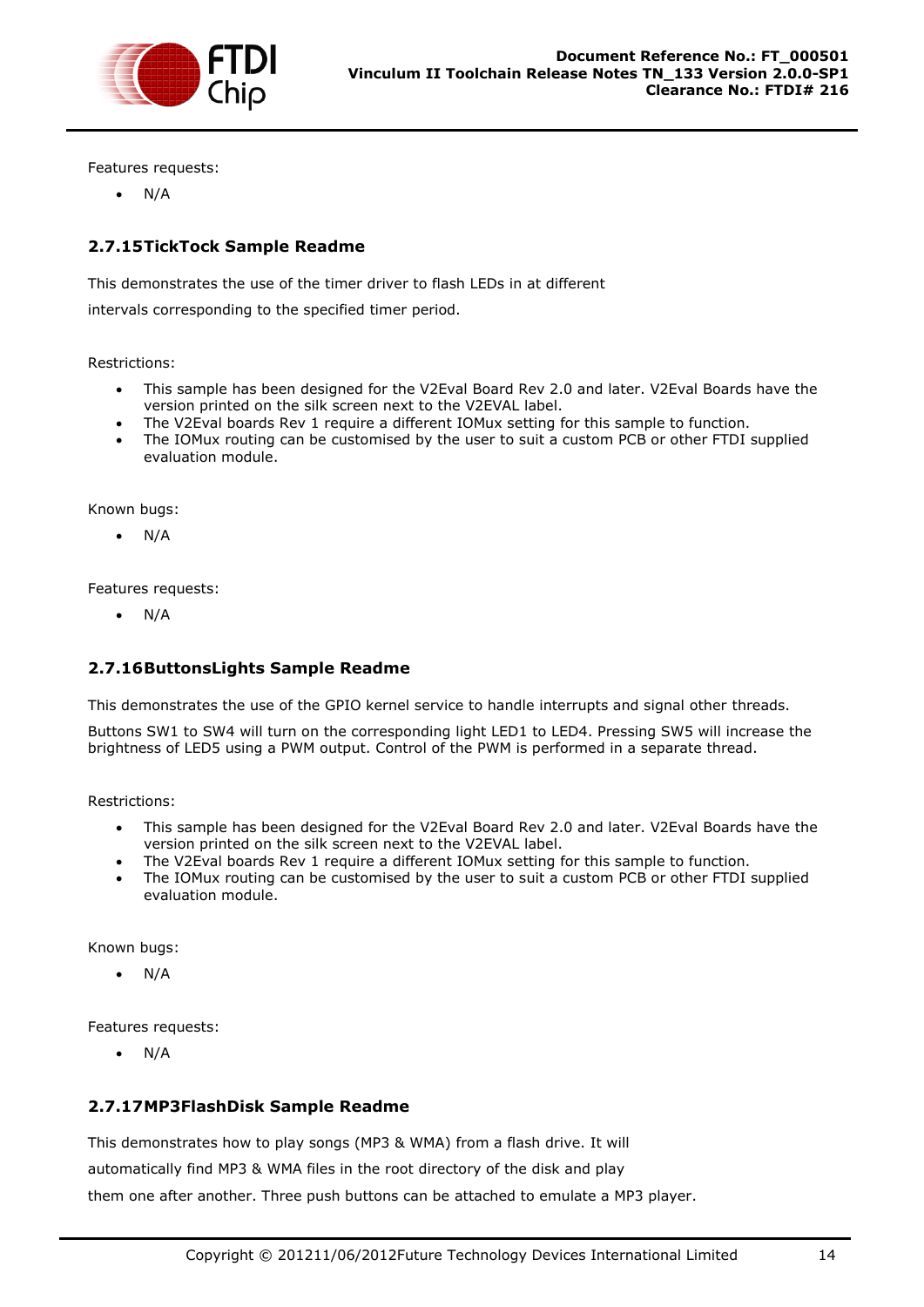

#### Restrictions:

• This sample has been designed only for the Vinco board and the Vinco MP3 Ethernet RTC

shield.

Before running:

- Currently the application only plays back the first 25 songs found. To change this limit, adjust the macro MAX\_SONG\_COUNT in MP3FlashDisk.c
- Due to a limit in the SPI transfer speed, only songs at 96kbps or lower can be played smoothly.
- Three push buttons can be attached as follows to emulate a MP3 player:

```
VCC (3.3 V) ------- Resistor (10 kOhm) ------- Push button 1 ------- GND
                                                                                |
                                                                                |
                                                                               \|Vinco pin J5-1
VCC (3.3 V) ------- Resistor (10 kOhm) ------- Push button 2 ------- GND
                                                                                |
                                                                               \mathbf{I}\overline{\phantom{a}}Vinco pin J5-2
VCC (3.3 V) ------- Resistor (10 kOhm) ------- Push button 3 ------- GND
                                                                               \| |
                                                                                |
                                                                     Vinco pin J5-3
```
- Push button 1 is used to play/pause and skip songs, specifically:
	- + Short press (> 0.1s and < 0.8s): play/pause
	- + Long press (>0.8s): skip to the next song
- Push button 2 is used control volume, specifically:
	- + Short press (> 0.1s and < 0.8s): decrease volume
	- + Long press (>0.8s): increase volume
- Push button 3 is used to fast forward/rewind by 5 seconds in a song, specifically:
	- $+$  Short press ( $> 0.1$ s and  $< 0.8$ s): fast forward
	- + Long press (>0.8s): rewind
- Since a long button press takes about 0.8s to be recognized, the program will delay for about 0.8s since a button is pressed to verify if it is a short press or a long press. Hence there will be a delay of about 0.8s since the button is press before the operation is performed. As a result, even for short presses, two consecutive presses should still be about 1s apart from each other (i.e. do not press too fast).
- The use of an external power supply (provided with the purchase of Vinco) is recommended.

Known bugs: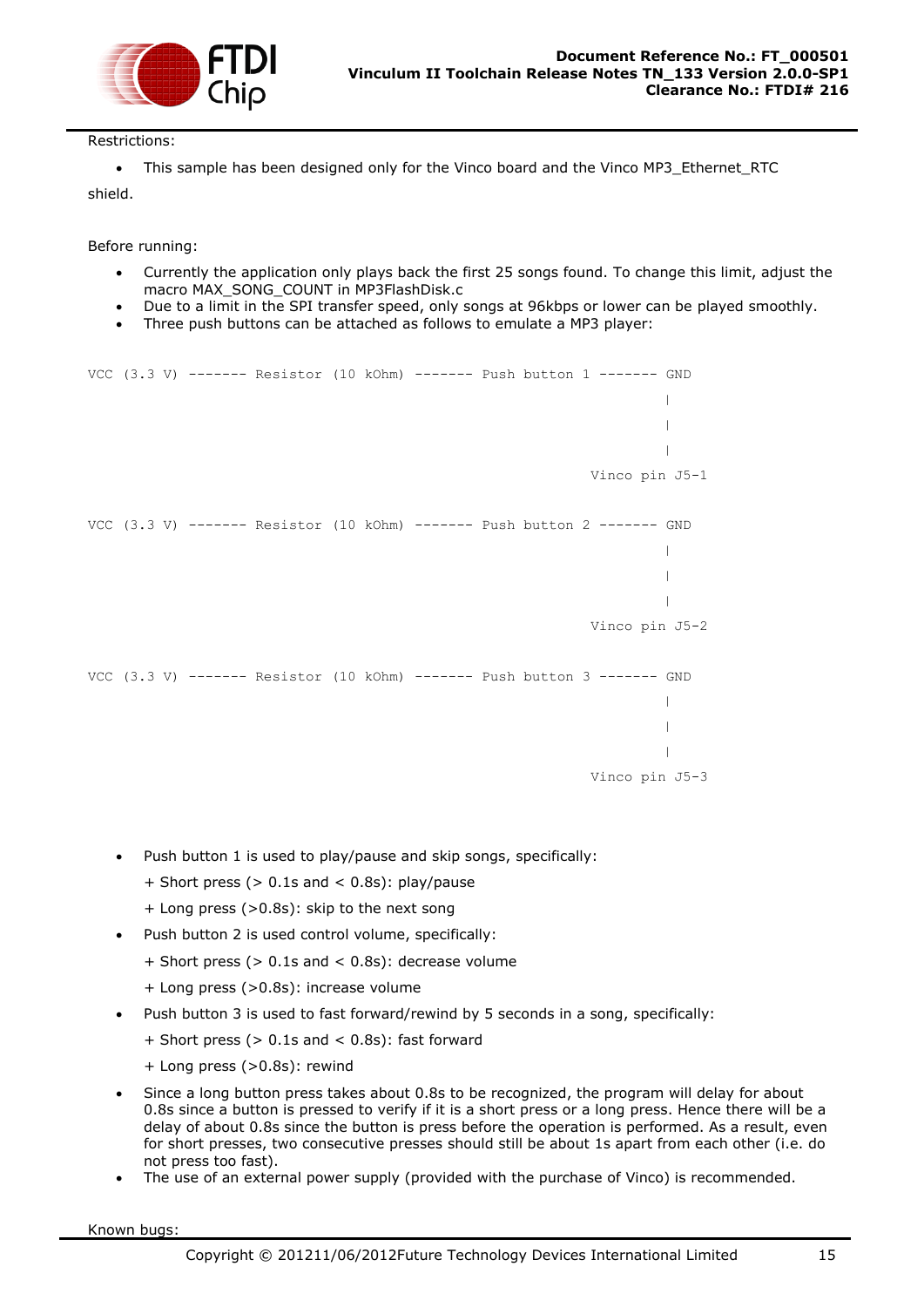

N/A

Features requests:

 $\bullet$  N/A

#### <span id="page-16-0"></span>**2.7.18USBHost Android Accessory LED Sample Readme**

This will attempt to find a USB device that supports the Android accessory mode and enable it.

Once enabled, the application will wait to receive a toggle command from the Android device and will respond with a status byte to indicate the current state of the LED being toggled.

This has been tested with a Samsung Nexus S phone (Android 2.3.4) and a Motorola Xoom tablet (Android 3.1).

Restrictions:

N/A

Known bugs:

 $\bullet$  N/A

Features requests:

 $\bullet$  N/A

#### <span id="page-16-1"></span>**2.7.19USBHost Still Image Camera Sample Readme**

This demonstration application will take a photo on a compatible (PMP compliant) camera and copy the image taken onto a Flash disk.

The camera is connected to USB Host 1 and the Flash disk to USB Host 2.

Restrictions:

Only tested on Canon Powershot SX 110 IS

Known bugs:

 $\bullet$  N/A

Features requests:

 $\bullet$  N/A

#### <span id="page-16-2"></span>**2.7.20USBHost Device Descriptors Sample Readme**

This will decode and display standard device descriptors for devices inserted into the USBHost ports. The UART interface is used to both display the descriptors and ask the user which port (1 or 2) to query.

Restrictions:

N/A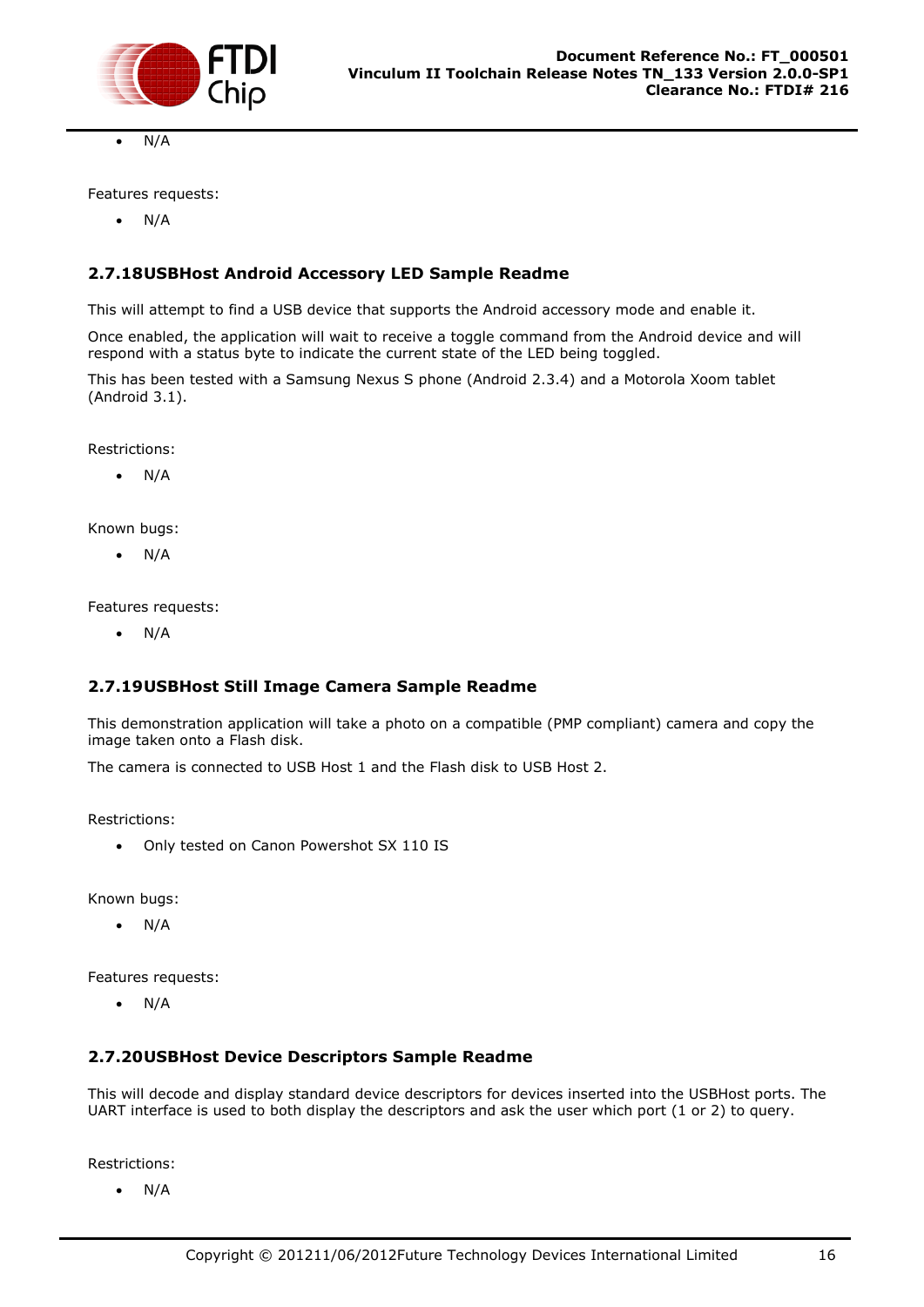

Known bugs:

 $\bullet$  N/A

Features requests:

 $\bullet$  N/A

#### <span id="page-17-0"></span>**2.7.21USBHost FT4232Hub Sample Readme**

This demonstration application connects to ports A and B on an FT4232 device connected to USB Port 1. An FT4232Hub module is typically used for this demo.

The program will receive data from PORT A and relay it to PORT B on FT4232H using a packet size of 16 bytes.

Restrictions:

N/A

Known bugs:

 $\bullet$  N/A

Features requests:

 $\bullet$  N/A

#### <span id="page-17-1"></span>**2.7.22USBHost Generic Device Driver and Application Sample Readme**

Example layered driver for a USB device. Provides a read, write and IOCTL interface to USB device.

Connect to the device using the attach IOCTL function then read and write using the vos\_dev\_read and vos dev write functions.

Restrictions:

 $\bullet$  N/A

Known bugs:

 $\bullet$  N/A

Features requests:

 $\bullet$  N/A

#### <span id="page-17-2"></span>**2.7.23USBHost GPS Logger Sample Readme**

This demonstration application connects to a GPS receiver via an FT232 device at 4800 baud and saves the output of the receiver in a file on a flash disk. The GPS recevier is connected to USB Host 1 and the Flash disk to USB Host 2.

Restrictions:

GPS receiver must use an FT232 device.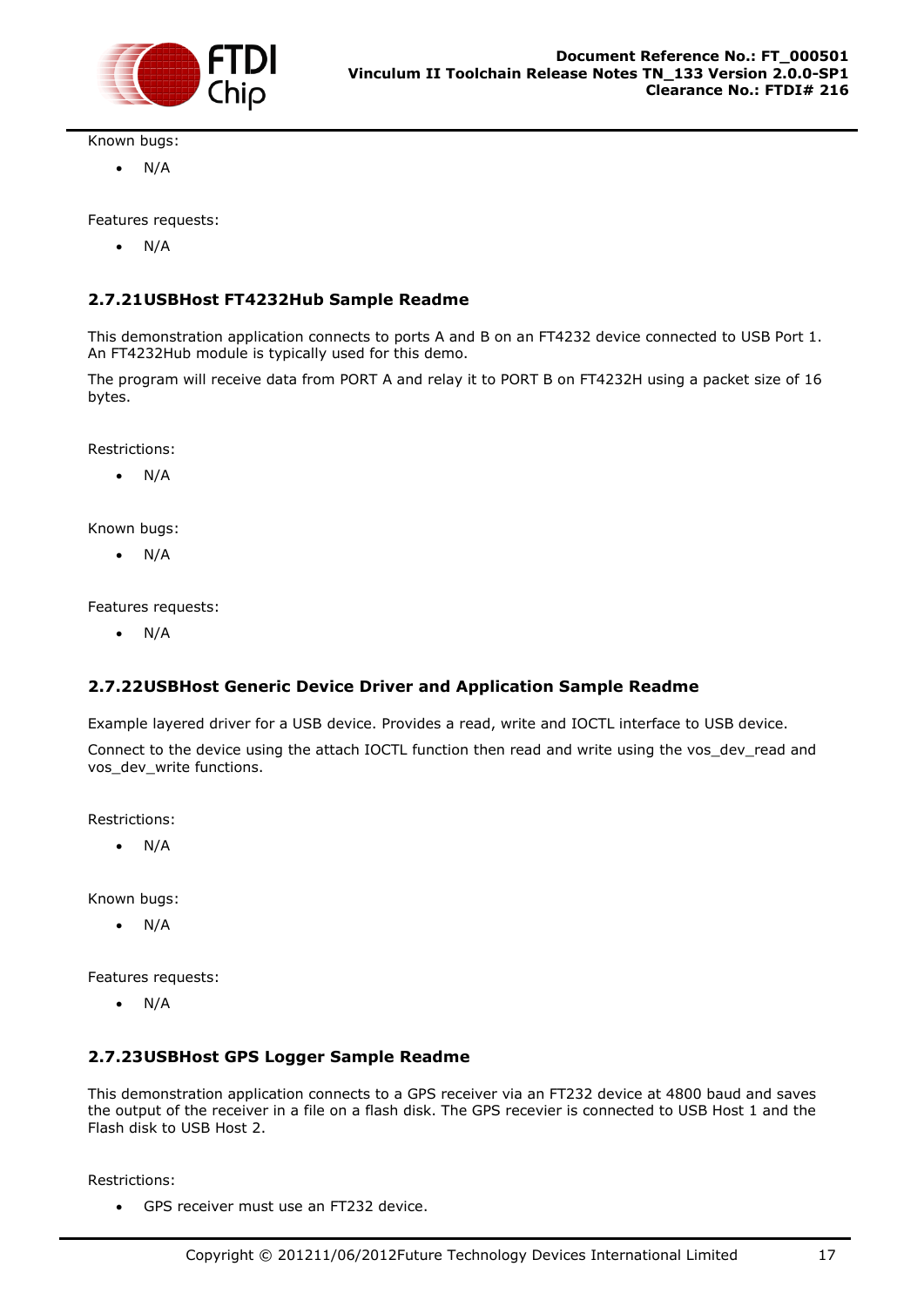

Known bugs:

 $\bullet$  N/A

Features requests:

 $\bullet$  N/A

#### <span id="page-18-0"></span>**2.7.24USBHost HID Class Sample Readme**

This demo will read in data from an interrupt endpoint on a HID class device and output it to the UART interface. It is hardcoded to use a Logitech Wingman joypad although this can be changed to any device VID and PID or modified to allow any HID class device.

The device to test is connected to USB Port 1.

Restrictions:

Reports are set to be 5 bytes. For a USB keyboard or scanner this is typically 8 bytes.

Known bugs:

 $\bullet$  N/A

Features requests:

 $\bullet$  N/A

#### <span id="page-18-1"></span>**2.7.25USBHost HID Class Sample 2 Readme**

This demo will read in data from interrupt endpoints on two HID class devices and output the received data to the UART interface. It will not check the device type connected although this can be changed to check for specific HID class devices. It the program will wait until devices are plugged into both USB ports before starting.

It has been tested with various keyboard, barcode scanners and games controllers.

Restrictions:

- The program will make no attempt to recover after either device is removed.
- Reports are assumed to be 8 bytes.

Known bugs:

N/A

Features requests:

 $\bullet$  N/A

#### <span id="page-18-2"></span>**2.7.26USBHost Printer Sample Readme**

This will connect to a printer class device present on USB Host 1 and will print the device ID string on the printer.

Restrictions: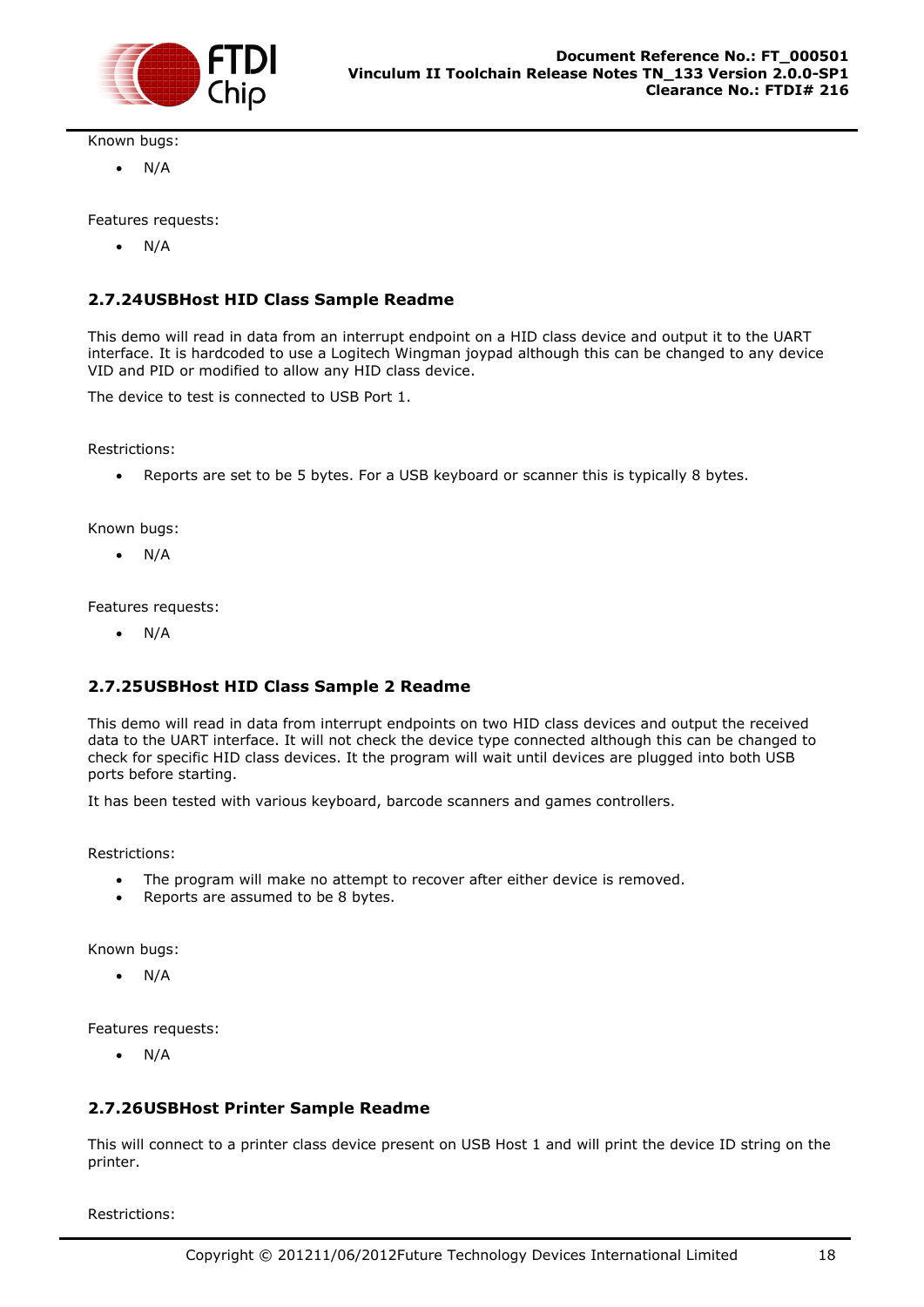

N/A

Known bugs:

 $\bullet$  N/A

Features requests:

 $\bullet$  N/A

#### <span id="page-19-0"></span>**2.7.27USBHost Microphone Sample Readme**

This demonstration application reads isochronous data from a USB microphone on USB Port 1 and sends the raw data to the UART port. The UART is set to 9600 baud. A USB Streaming Audio interface is searched for on the USB Host to use as the source of the data.

Restrictions:

- The constant ISO\_TRANSFER\_SIZE must be set to the size of data sent by the endpoint of the device.
- Only tested on a small selection of USB microphones available on the market.

Known bugs:

 $\bullet$  N/A

Features requests:

 $\bullet$  N/A

#### <span id="page-19-1"></span>**2.7.28Webcam Demo Sample Readme**

Please refer to Application Note AN\_158 Webcam Application Using OLED Display. This is available from the FTDI website.

Restrictions:

 $\bullet$  N/A

Known bugs:

 $\bullet$  N/A

Features requests:

 $\bullet$  N/A

#### <span id="page-19-2"></span>**2.7.29USBHost HID Class Sample Readme**

This demo will read in data from interrupt endpoint on a HID class devices and output the received data to the UART interface. It will not check the device type connected although this can be changed to check for specific HID class devices.

It has been tested with various keyboards.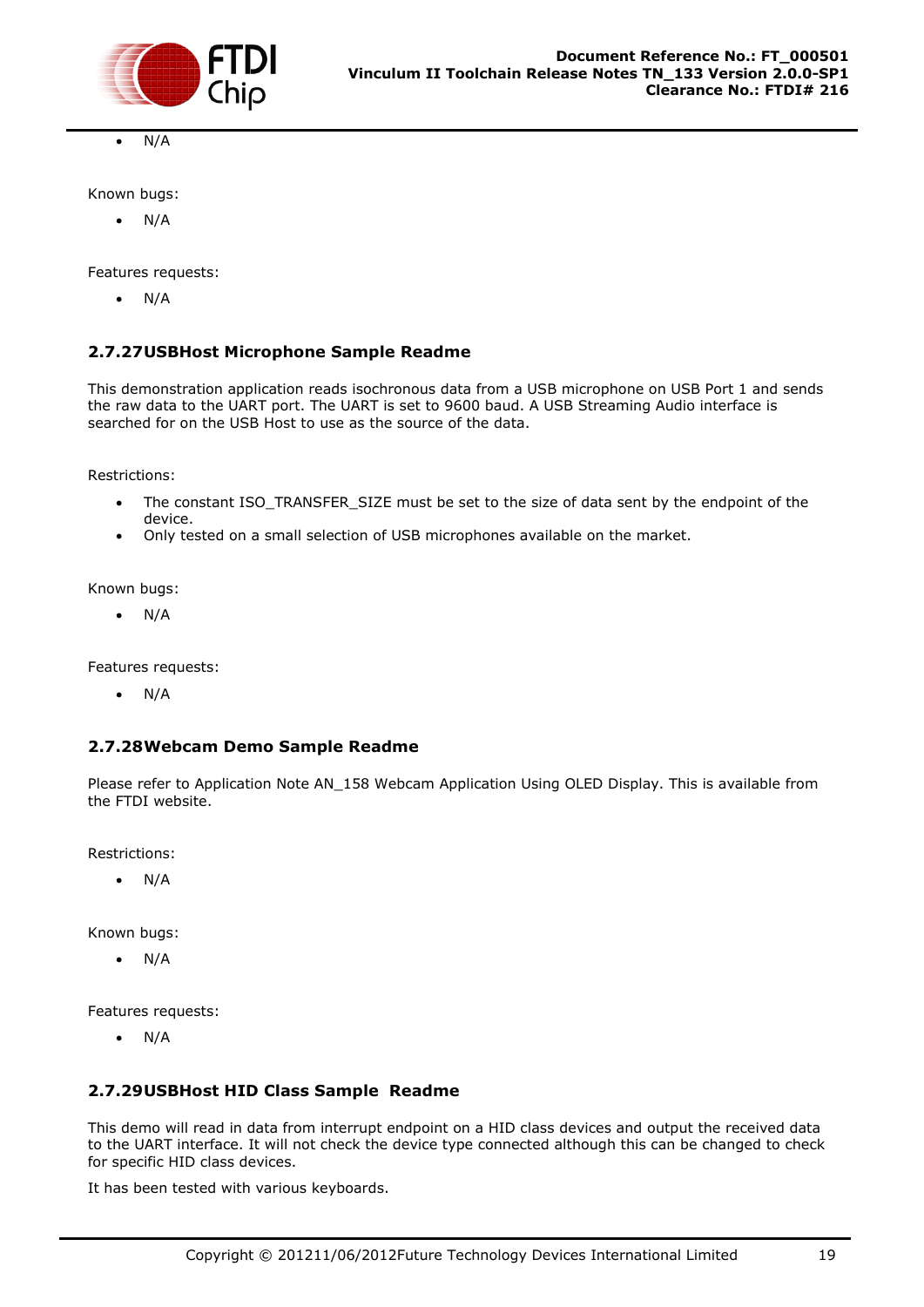

Restrictions:

• Reports are assumed to be 8 bytes.

Known bugs:

 $\bullet$  N/A

Features requests:

 $\bullet$  N/A

#### <span id="page-20-0"></span>**2.7.30USBSlave FT232 Sample Readme**

This demonstration application emulates an FT232 device in the VNC2 and simply echoes data received from the host. It demonstrates how to use the USBSlaveFT232 driver.

The VNC2 is connected to the host (PC) via USB Port 1.

Restrictions:

 $\bullet$  N/A

Known bugs:

 $\bullet$  N/A

Features requests:

 $\bullet$  N/A

#### <span id="page-20-1"></span>**2.7.31USBSlave HID Keyboard Sample Readme**

This demonstration application emulates a HID keyboard on the VNC2. It will simulate pressing keys 'a' through to 'z' repeatedly. The key presses will be interpreted by the host computer as real key presses and the application with the focus will act as if the keys were actually being pressed.

WARNING: This may cause applications to misbehave or data to be overwritten on the host computer.

The VNC2 must be connected to the host via USB Port 1.

Restrictions:

 $\bullet$  N/A

Known bugs:

 $\bullet$  N/A

Features requests:

 $\bullet$  N/A

Bug fixes:

- Resolved an issue where casting the USB slave handle when attaching the HID keyboard driver resulted in slow performance.
- Cleaned up code.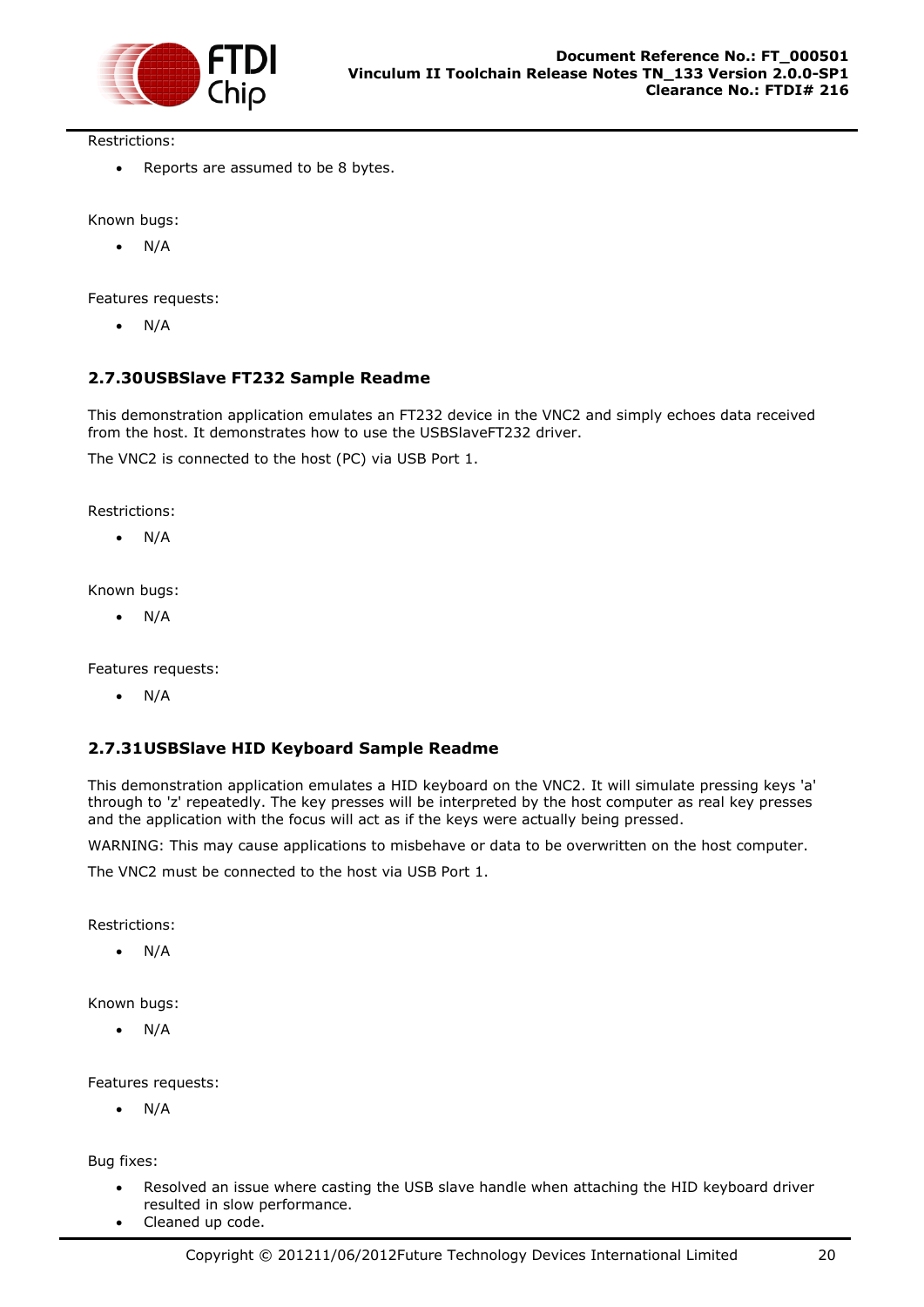

Called VOS\_IOCTL\_USBSLAVE\_CONNECT to connect to bus before configuring endpoints.

#### <span id="page-21-0"></span>**2.7.32USBSlave Funuction Switch Sample Readme**

This demonstration application demonstrates how to dynamically switch the USB slave function to appear as a different device to the USB host. The device initially emulates an FT232 device. If GPIO B 1 is toggled low, the mode is toggled between FT232 and a HID keyboard and vice versa.

The VNC2 is connected to the host (PC) via USB Port 1.

Restrictions:

N/A

Known bugs:

 $\bullet$  N/A

Features requests:

N/A

Fixes:

Called VOS\_IOCTL\_USBSLAVE\_CONNECT to connect to bus before configuring endpoints.

#### <span id="page-21-1"></span>**2.7.33VNC1L V2DAP Firmware Readme**

Fixed Issues:

Updated drivers.

Restrictions:

- When using with a V2EVAL board Rev 1 always REMOVE jumper JP9.
- V2DAP CDC driver not implemented therefore data-mode use of CDC devices not supported.
- ATAPI flash disks are not supported. SCSI flash disks with a sector size of 512 bytes are supported.
- LEDs do not flash during enumeration.
- EEPROM commands for FT232 devices connected USB Host are not supported in V2DAP or V2DPS. USBHostFT232 Driver allows the EEPROM data to be changed.
- V2DPS and V2DAP firmware must be compiled at optimisation level 1 or above due to space restriction in the ROM. This affects some watch variables while debugging. A solution to allow full debugging will be provided at a later date.

Known bugs:

 $\bullet$  N/A

Features requests:

 $\bullet$  N/A

#### <span id="page-21-2"></span>**2.7.34VNC1L V2DPS Firmware Readme**

Fixed Issues:

Updated drivers.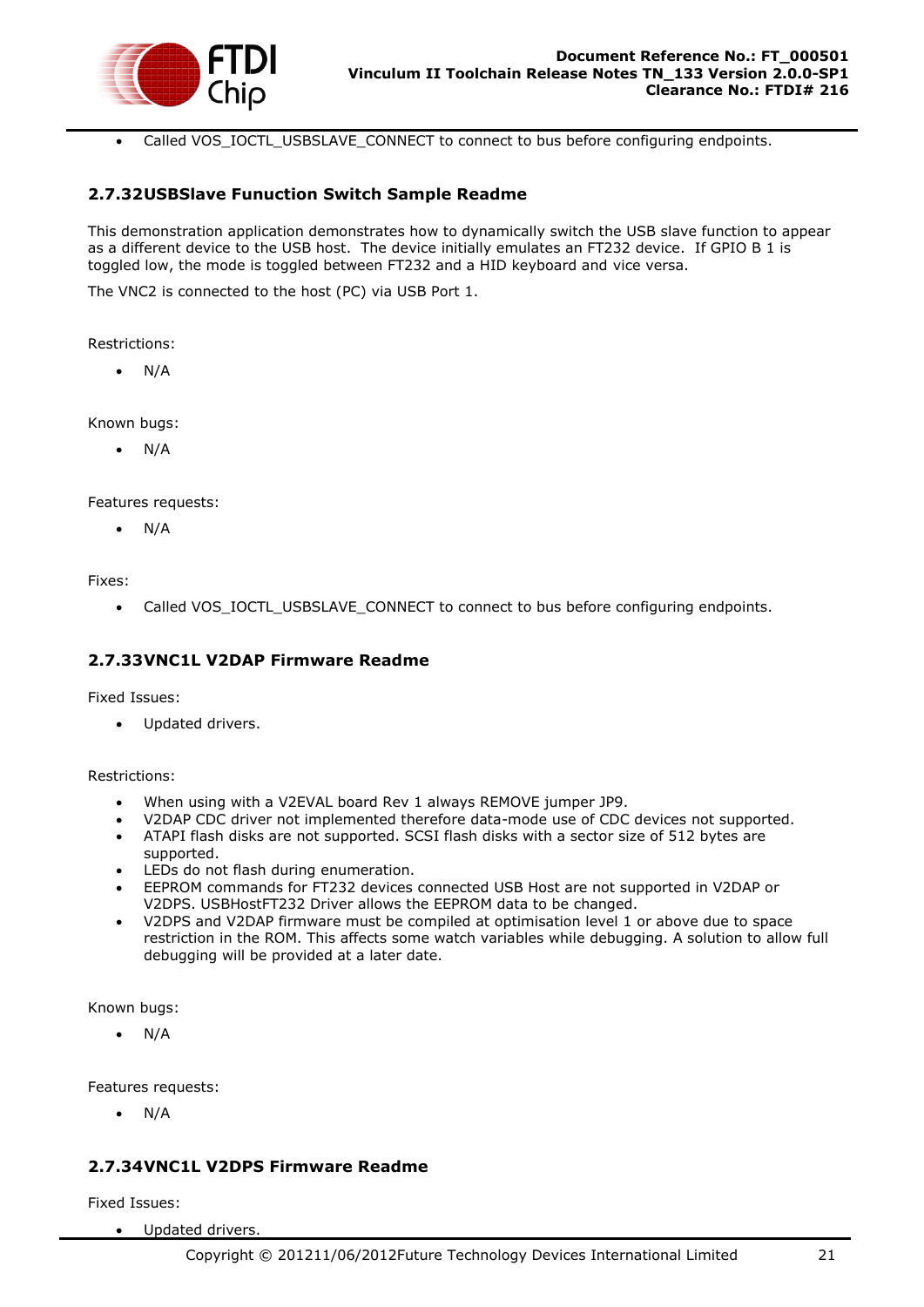

Added SPI and FIFO support for V2DPS firmware.

#### Restrictions:

- When using with a V2EVAL board Rev 1 always REMOVE jumper JP9.
- ATAPI flash disks are not supported. SCSI flash disks with a sector size of 512 bytes are supported.
- LEDs do not flash during enumeration.
- EEPROM commands for FT232 devices connected USB Host are not supported in V2DAP or V2DPS. USBHostFT232 Driver allows the EEPROM data to be changed.
- V2DPS and V2DAP firmware must be compiled at optimisation level 1 or above due to space restriction in the ROM. This affects some watch variables while debugging. A solution to allow full debugging will be provided at a later date.

Known bugs:

 $\bullet$  N/A

Features requests:

 $\bullet$  N/A

#### <span id="page-22-0"></span>**2.7.35VNC1L VF2F2 Firmware Readme**

Fixed Issues:

Updated drivers.

Restrictions:

- ATAPI flash disks are not supported. SCSI flash disks with a sector size of 512 bytes are supported.
- LEDs do not flash during enumeration.
- V2F2F does not wait for GPIO input before starting. This was an input switch on the VNC1L version to start copying. Once powered up and the USB buses are enumerated then the firmware will start a copy.

Known bugs:

N/A

Features requests:

 $\bullet$  N/A

### <span id="page-22-1"></span>**2.8 Revision Information**

Installer: 2.0.0 (9523)

#### <span id="page-22-2"></span>**2.8.1 Compiler Tools**

VinAsm: 2.0.0 (9530) VinAr: 2.0.0 (9497) VinC: 2.0.0 (9550)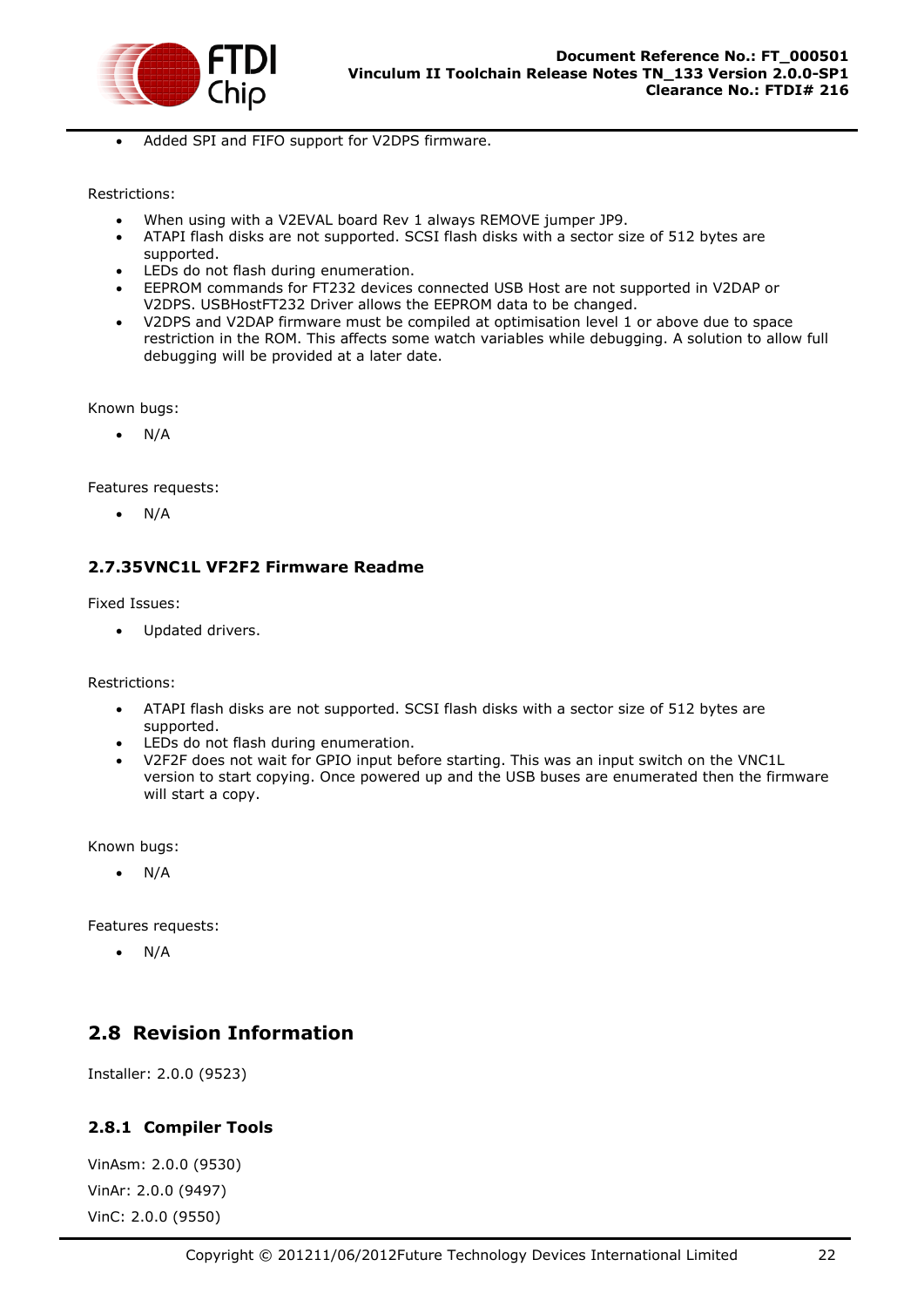

VinCpp: 2.0.0 (9517) VinL: 2.0.0 (9507) VinDbg: 2.0.0 (9558) VinPrg: 2.0.0 (9519) VinUser: 2.0.0 (9507)

### <span id="page-23-0"></span>**2.8.2 Development Environment**

VinIDE: 2.0.0 (9565)

#### <span id="page-23-1"></span>**2.8.3 Firmware**

Kernel: 2.0.0-SP1 (3212)

#### <span id="page-23-2"></span>**2.8.4 Libraries**

ctype: 2.0.0 (3501) errno: 2.0.0 (3501) stdio: 2.0.0 (3501) unistd: 2.0.0 (3501) stdlib: 2.0.0 (3501) string: 2.0.0 (3501)

### <span id="page-23-3"></span>**2.8.5 Drivers**

ADC\_MCP3008: 2.0.0-SP1 (3190) BOMS: 2.0.0-SP1 (3539) FAT: 2.0.0-SP1 (3621) FIFO: 2.0.0-SP1 (3118) GPIO: 2.0.0-SP1 (3539) PWM: 2.0.0-SP1 (3494) SDCard: 2.0.0-SP1 (3118) SPIMaster: 2.0.0-SP1 (3176) SPISlave: 2.0.0-SP1 (3539) StillImage: 2.0.0-SP1 (3539) Timers: 2.0.0-SP1 (3539) UART: 2.0.0-SP1 (3272) USBHost: 2.0.0-SP1 (3621) USBHostCDC: 2.0.0-SP1 (3532) USBHostFT232: 2.0.0-SP1 (3494) USBHostPrinter: 2.0.0-SP1 (3019) USBSlave: 2.0.0-SP1 (3623) USBSlaveFT232: 2.0.0-SP1 (3539) USBHostAndroidAccessory: 2.0.0-SP1 (3019)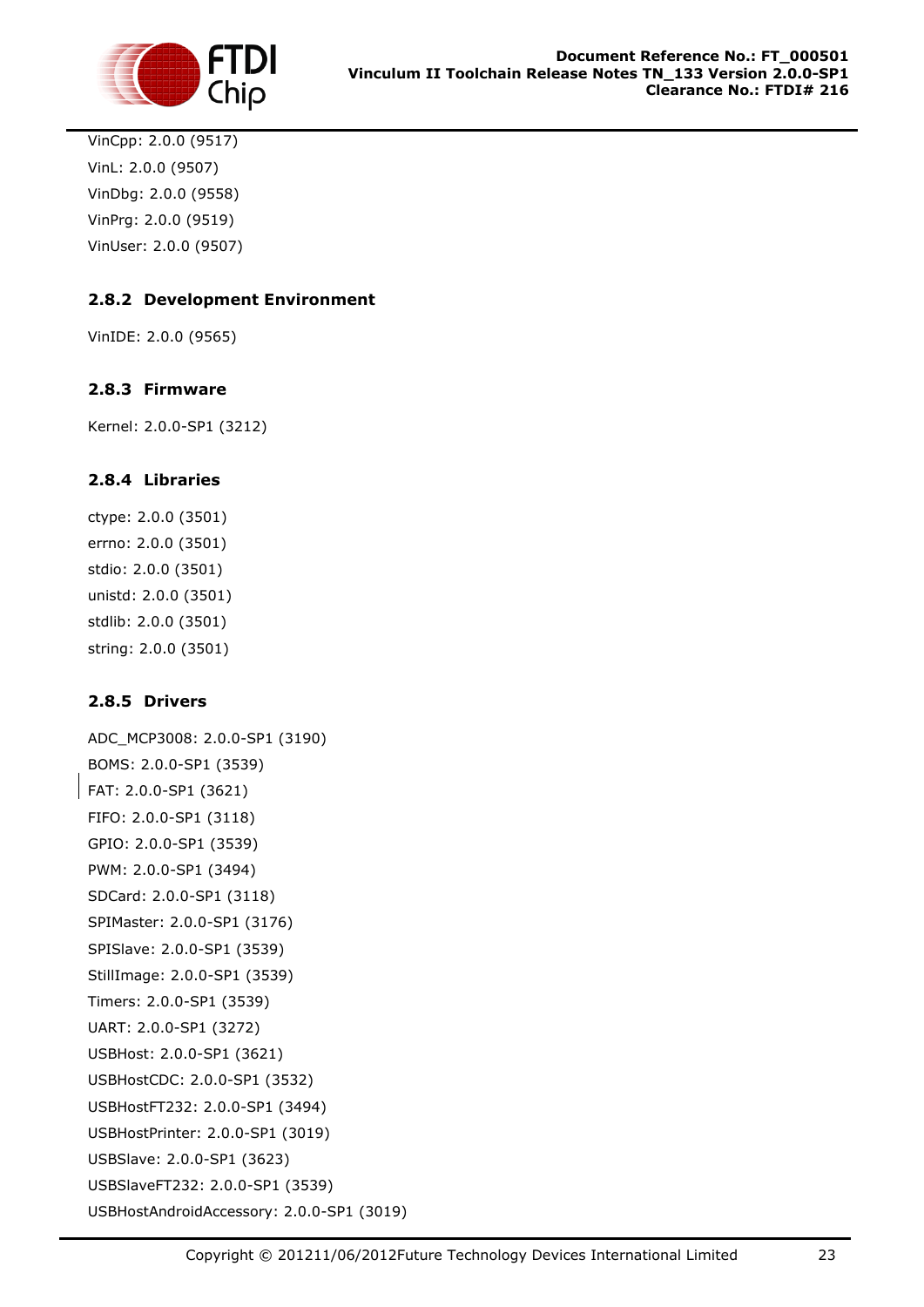

RTC: 2.0.0-SP1 (3118) ethernet\_w5100: 2.0.0-SP1 (3219) Flash: 2.0.0-SP1 (3494) MP3\_VS1053: 2.0.0-SP1 (3494) USBHostHID: 2.0.0-SP1 (3578)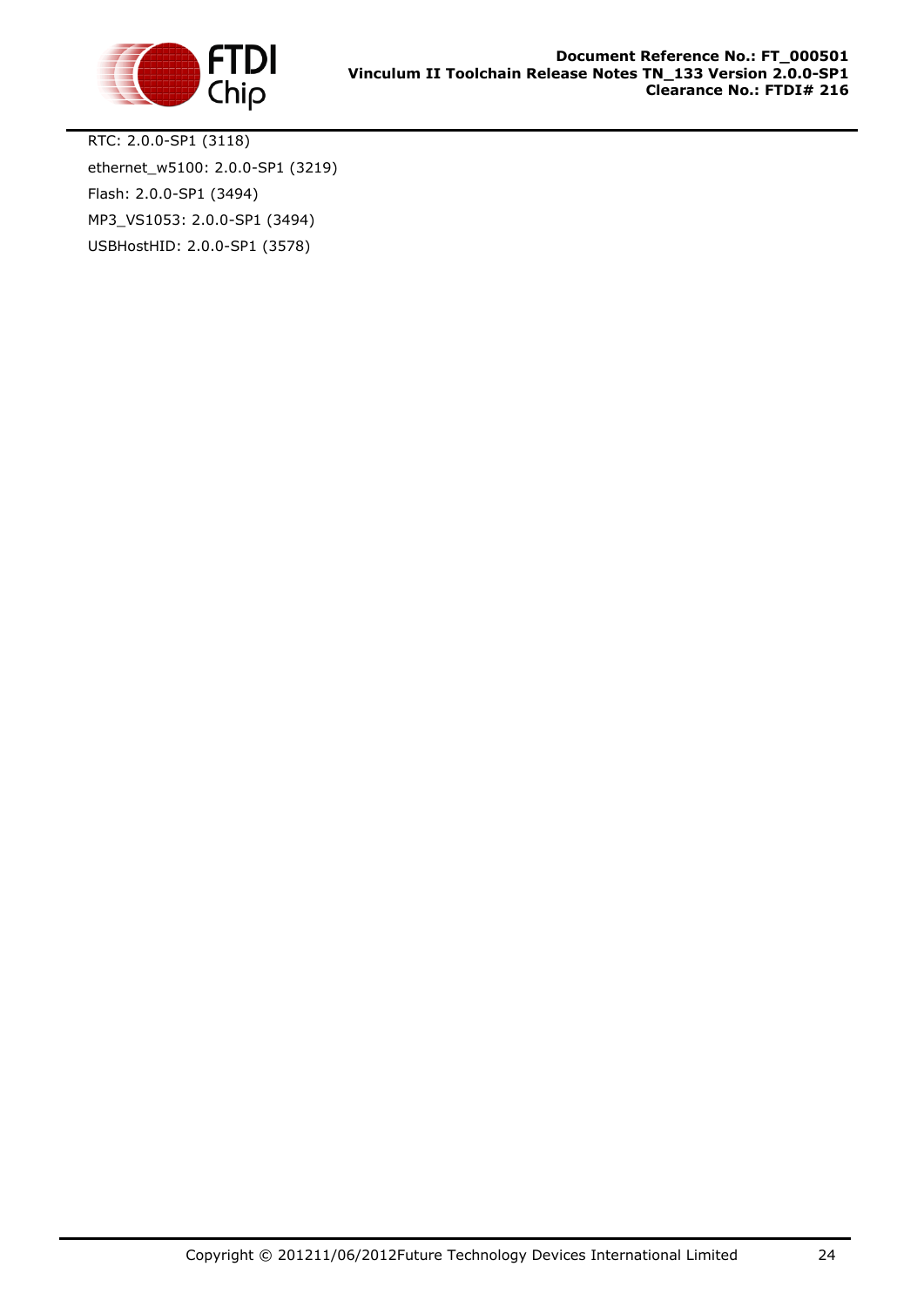

# <span id="page-25-0"></span>**3 Contact Information**

#### **Head Office – Glasgow, UK**

Future Technology Devices International Limited Unit 1,2 Seaward Place, Centurion Business Park Glasgow G411HH United Kingdom Tel: +44 (0) 141 429 2777 Fax: +44 (0) 141 429 2758

| E-mail (Sales)             | sales1@ftdichip.com     |
|----------------------------|-------------------------|
| E-mail (Support)           | support1@ftdichip.com   |
| E-mail (General Enquiries) | admin1@ftdichip.com     |
| Web Site URL               | http://www.ftdichip.com |
| Web Shop URL               | http://www.ftdichip.com |
|                            |                         |

#### **Branch Office – Taipei, Taiwan**

Future Technology Devices International Limited (Taiwan) 2F, No. 516, Sec. 1, NeiHu Road Taipei 114 Taiwan , R.O.C. Tel: +886 (0) 2 87913570 Fax: +886 (0) 2 8791 3576

E-mail (Sales) [tw.sales1@ftdichip.com](mailto:tw.sales1@ftdichip.com) E-mail (Support) [tw.support1@ftdichip.com](mailto:tw.support1@ftdichip.com) E-mail (General Enquiries) [tw.admin1@ftdichip.com](mailto:tw.admin1@ftdichip.com) Web Site URL [http://www.ftdichip.com](http://www.ftdichip.com/)

#### **Branch Office – Hillsboro, Oregon, USA**

Future Technology Devices International Limited (USA) 7235 NW Evergreen Parkway, Suite 600 Hillsboro, OR97123-5803 USA Tel: +1 (503) 547 0988 Fax: +1 (503) 547 0987

| E-Mail (Sales)             | us.sales@ftdichip.com   |
|----------------------------|-------------------------|
| E-Mail (Support)           | us.support@ftdichip.com |
| E-Mail (General Enquiries) | us.admin@ftdichip.com   |
| Web Site URL               | http://www.ftdichip.com |

#### **Branch Office – Shanghai, China**

Future Technology Devices International Limited (China) Room 1103, No. 666 West Huaihai Road, Shanghai, 200052 ChinaTel: +86 2162351596 Fax: +86 2162351595

E-mail (Sales) [cn.sales@ftdichip.com](mailto:cn.sales@ftdichip.com) E-mail (Support) [cn.support@ftdichip.com](mailto:cn.support@ftdichip.com) E-mail (General Enquiries) [cn.admin@ftdichip.com](mailto:cn.admin@ftdichip.com) Web Site URL [http://www.ftdichip.com](http://www.ftdichip.com/)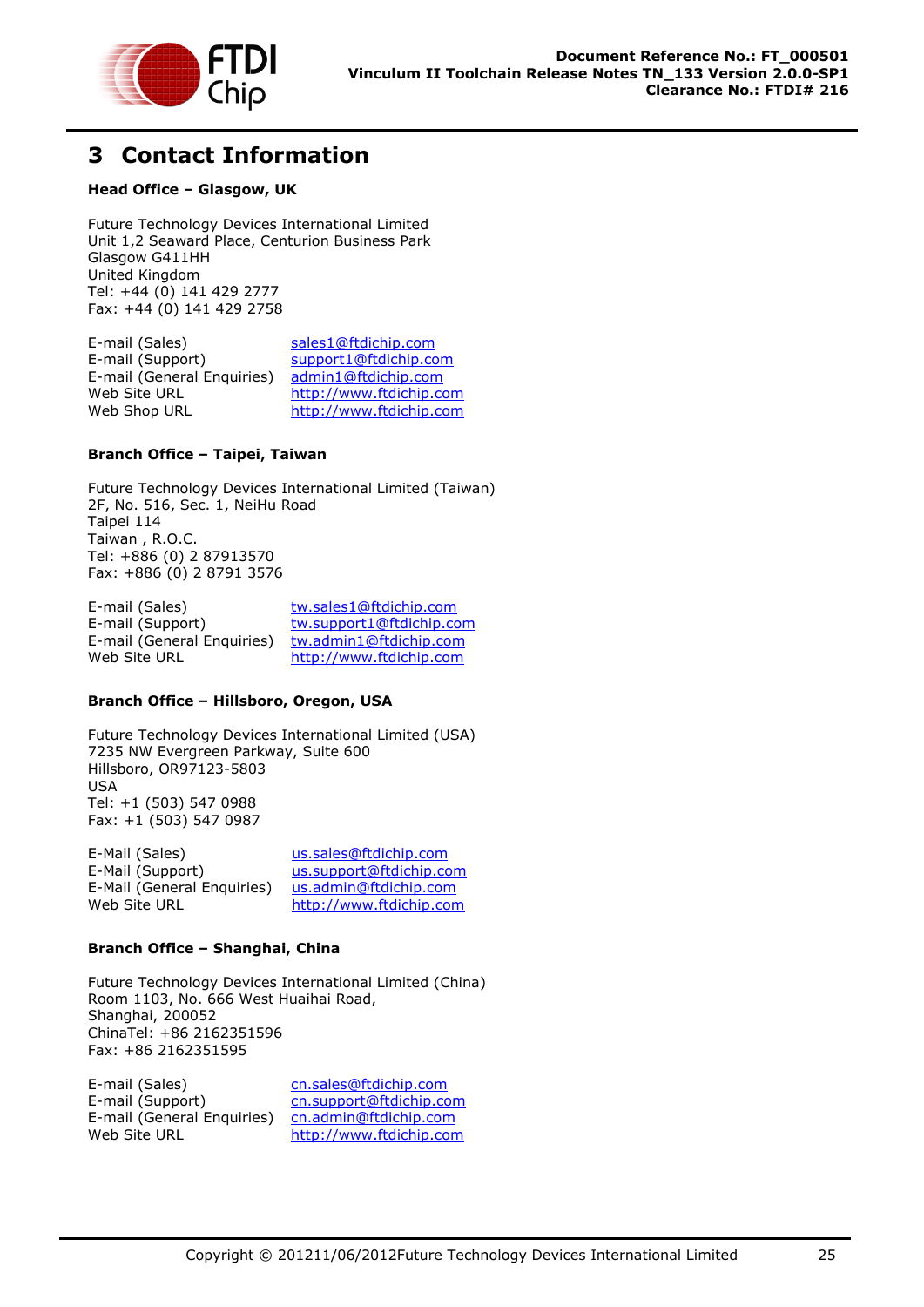

#### Distributor and Sales Representatives

Please visit the Sales Network page of the [FTDI Web site](http://ftdichip.com/) for the contact details of our distributor(s) and sales representative(s) in your country.

System and equipment manufacturers and designers are responsible to ensure that their systems, and any Future Technology Devices International Ltd (FTDI) devices incorporated in their systems, meet all applicable safety, regulatory and system-level performance requirements. All application-related information in this document (including application descriptions, suggested FTDI devices and other materials) is provided for reference only. While FTDI has taken care to assure it is accurate, this information is subject to customer confirmation, and FTDI disclaims all liability for system designs and for any applications assistance provided by FTDI. Use of FTDI devices in life support and/or safety applications is entirely at the user's risk, and the user agrees to defend, indemnify and hold harmless FTDI from any and all damages, claims, suits or expense resulting from such use. This document is subject to change without notice. No freedom to use patents or other intellectual property rights is implied by the publication of this document. Neither the whole nor any part of the information contained in, or the product described in this document, may be adapted or reproduced in any material or electronic form without the prior written consent of the copyright holder. Future Technology Devices International Ltd, Unit 1, 2 Seaward Place, Centurion Business Park, Glasgow G41 1HH, United Kingdom. Scotland Registered Company Number: SC136640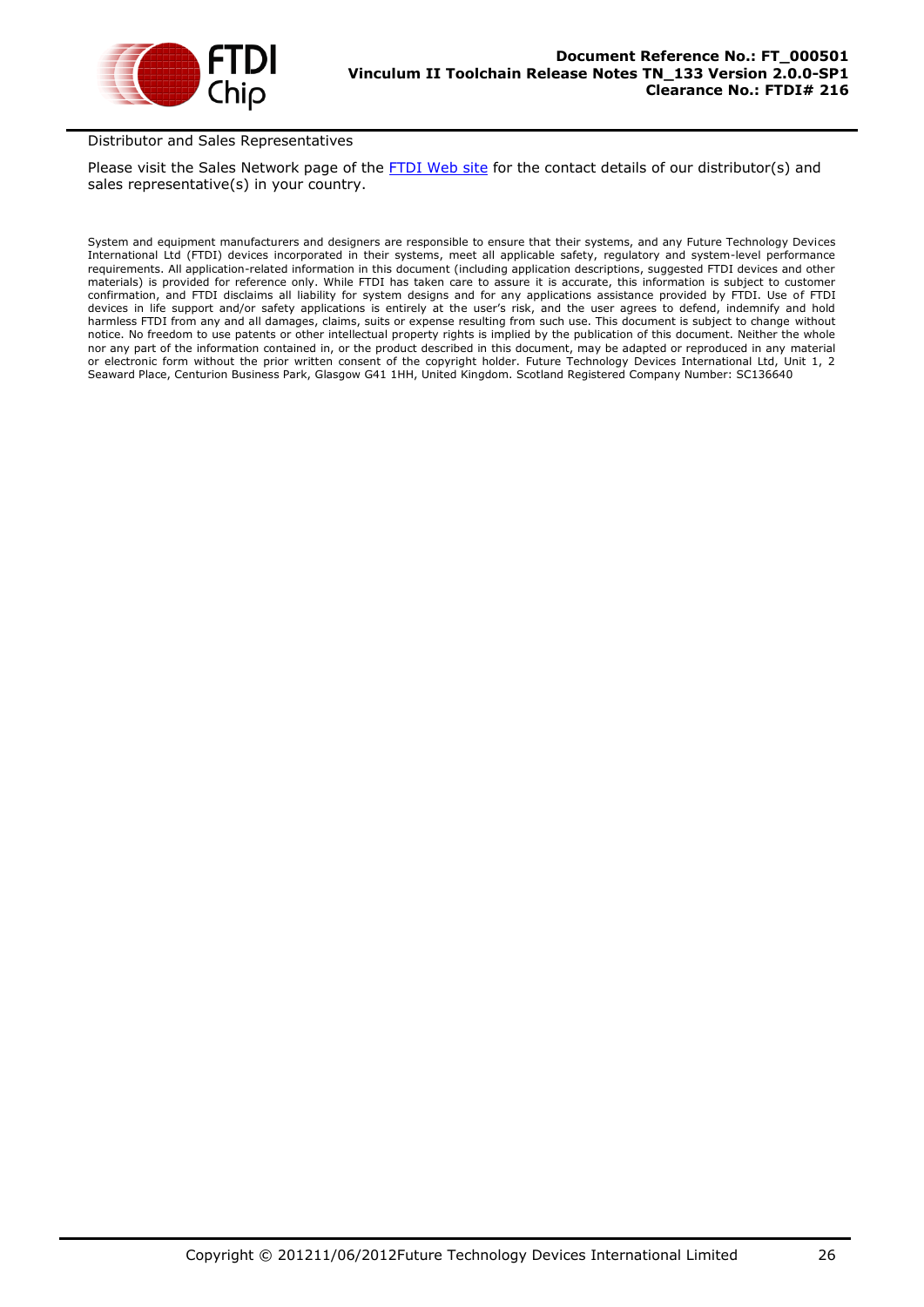

# <span id="page-27-0"></span>**4 Appendix A – References**

### <span id="page-27-1"></span>**Document References**

- 1) AN\_151 Vinculum II User Guide
- 2) AN\_145 Vinculum II Toolchain Installation Guide
- 3) AN\_158 Vinculum II Webcam Application Using OLED Display
- 4) AN\_155 Vinculum II SD Card Example
- 5) AN\_159 Vinculum II Firmware Flash Programming
- 6) AN\_172 Vinculum II Using the USB Slave Driver
- 7) AN 171 Vinculum II USB Host Using the CDC Driver
- 8) AN\_163 Vinculum II USB Slave Detecting Disconnect
- 9) AN\_164 Vinculum II USB Slave Writing a Function Driver
- 10) AN\_147 Vinculum II Using Bulk Only Mass Storage (BOMS) Class Devices Example
- 11) AN\_148 Vinculum II Using USB Still Image Capture Devices
- 12) AN\_144 Vinculum II IO\_Mux Configuration Utility User Guide
- 13) AN\_189 Vinculum II Using the LFAT Driver

### <span id="page-27-2"></span>**Acronyms and Abbreviations**

| Terms | Description |
|-------|-------------|
|       |             |
|       |             |
|       |             |
|       |             |
|       |             |
|       |             |
|       |             |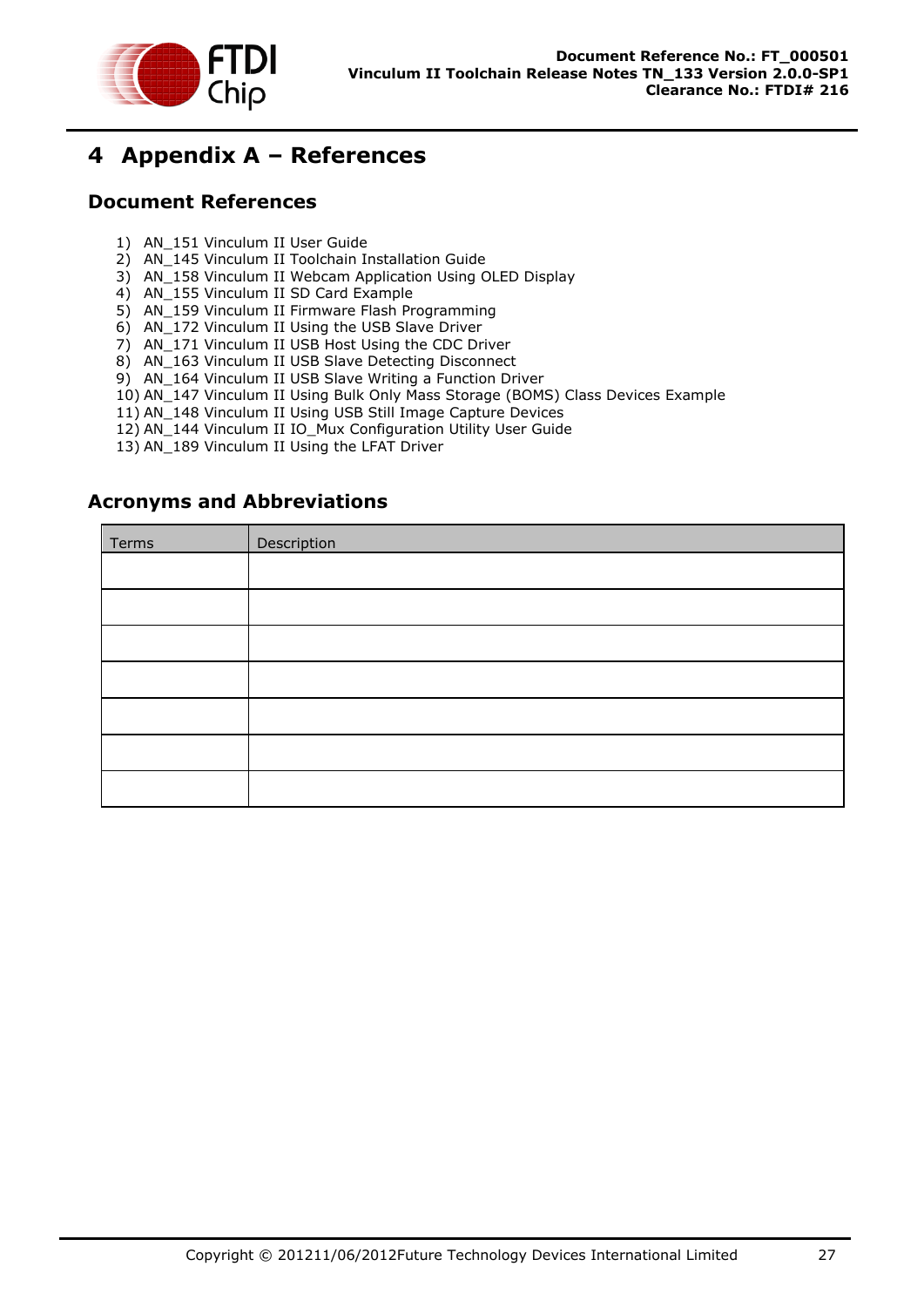

# <span id="page-28-0"></span>**5 Appendix B – List of Tables & Figures**

List of Tables **No table of figures entries found.** List of Figures **No table of figures entries found.**